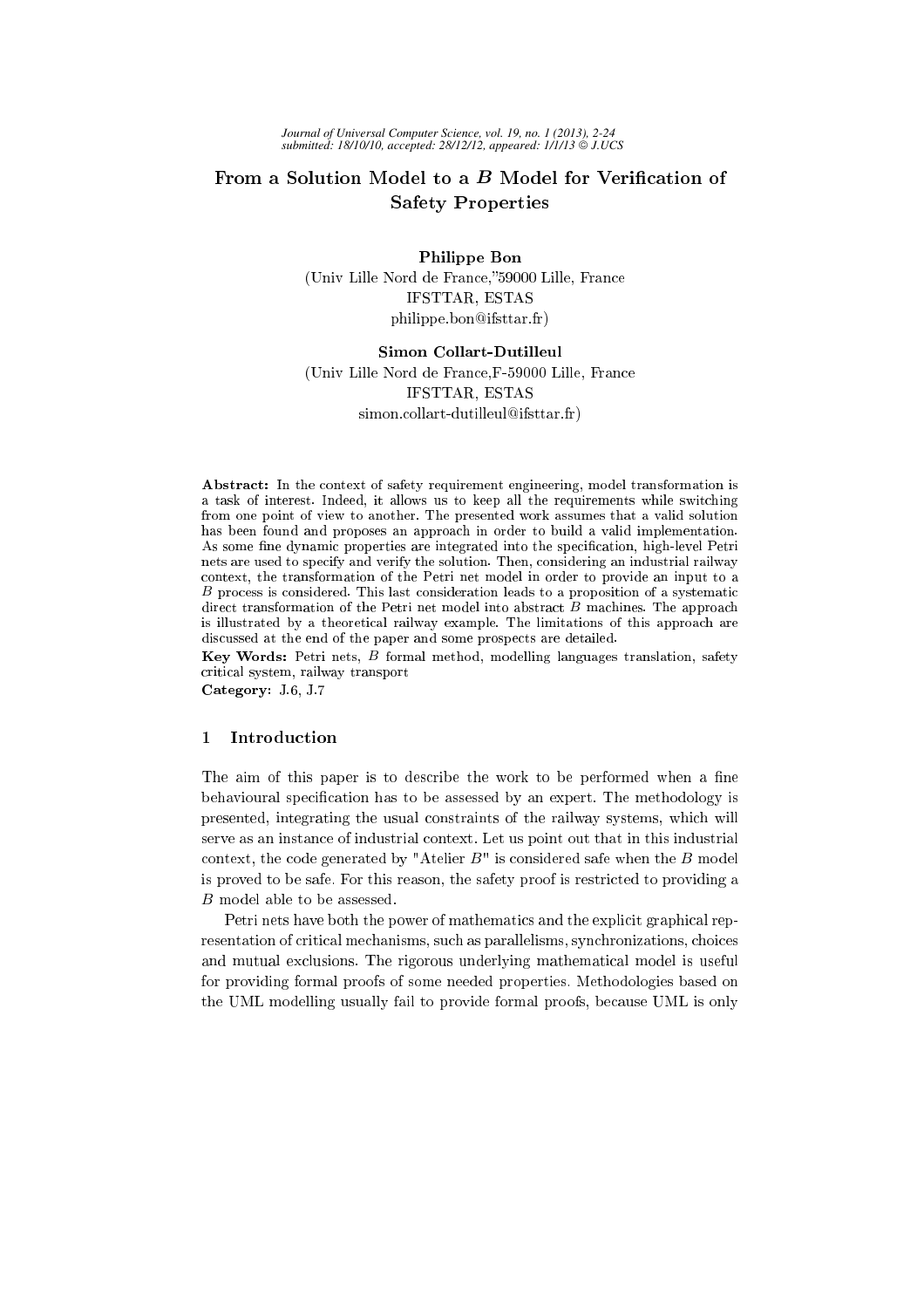a semi-formal language. Let us point out two other interesting characteristics of Petri nets.

The first one is that it gives, in contrast to state charts, an explicit representation for synchronization. This is really an advantage when the use of a resource in a mutual exclusion structure has safety consequences. The second one is that Petri nets are able to provide dynamic specifications such as direct computation of minimum cycle durations and functioning margins [Sifakis 1977]. These last results are more difficult to achieve using the  $B$  method [Abrial 1996] for example.

Nevertheless, most of the requirements are difficult to express and to assess using formal methods. In some industrial areas, su
h as railway systems, the use of human expertise cannot be avoided [Defossez et al 2010]. A graphical model is really an advantage for an industrial expert who may not be familiar with mathemati
al formalisms. Moreover, modelling power is needed in order to provide a complex, but concise, model which will allow the expression of the know-how of the expert. Considering this point of view, high-level Petri nets provide a very strong modelling power, whereas they ontain all the mathemati
al properties of ordinary Petri nets [Jensen and Rozenberg 1991].

This leads to the following problem. When the model has been validated by an expert, using some formal proofs or not, how an it be translated into a model which can be verified with respect to the specifications and automatically implemented? More precisely, the translation has to be proved in such a way that the expert assessment is preserved. In the railway ontext the B method is a formal method which is accepted as a good formalism for assessment. The B method can be processed until an executable code is produced. Consequently, the problem to be solved is the translation of a high-level Petri net language into B formalism.

The first section presents the high-level Petri nets abbreviation. The second part of this work deals with the  $B$  method. The third section is devoted to the main ontribution of this paper. It orresponds to a building methodology of translation from high-level Petri nets to  $B$  abstract machines. The last section proposes some further ideas for research before concluding.

#### $\mathbf{2}$ <sup>2</sup> Requirement engineering motivations

The aim of this section is to provide an overview of the global approach (figure 1). It started with the elicitation phase which corresponds to the phase where all requirements are identified in the informal specification.

Then, the requirements are modelled in order to be analysed. During the requirement analysis, Petri net may be used in order to build a formal behavioural analysis. The model of the requirements may be used to perform the synthesis of a valid control [Collart Dutilleul et al.06], [Declerck and Guezzi 2009].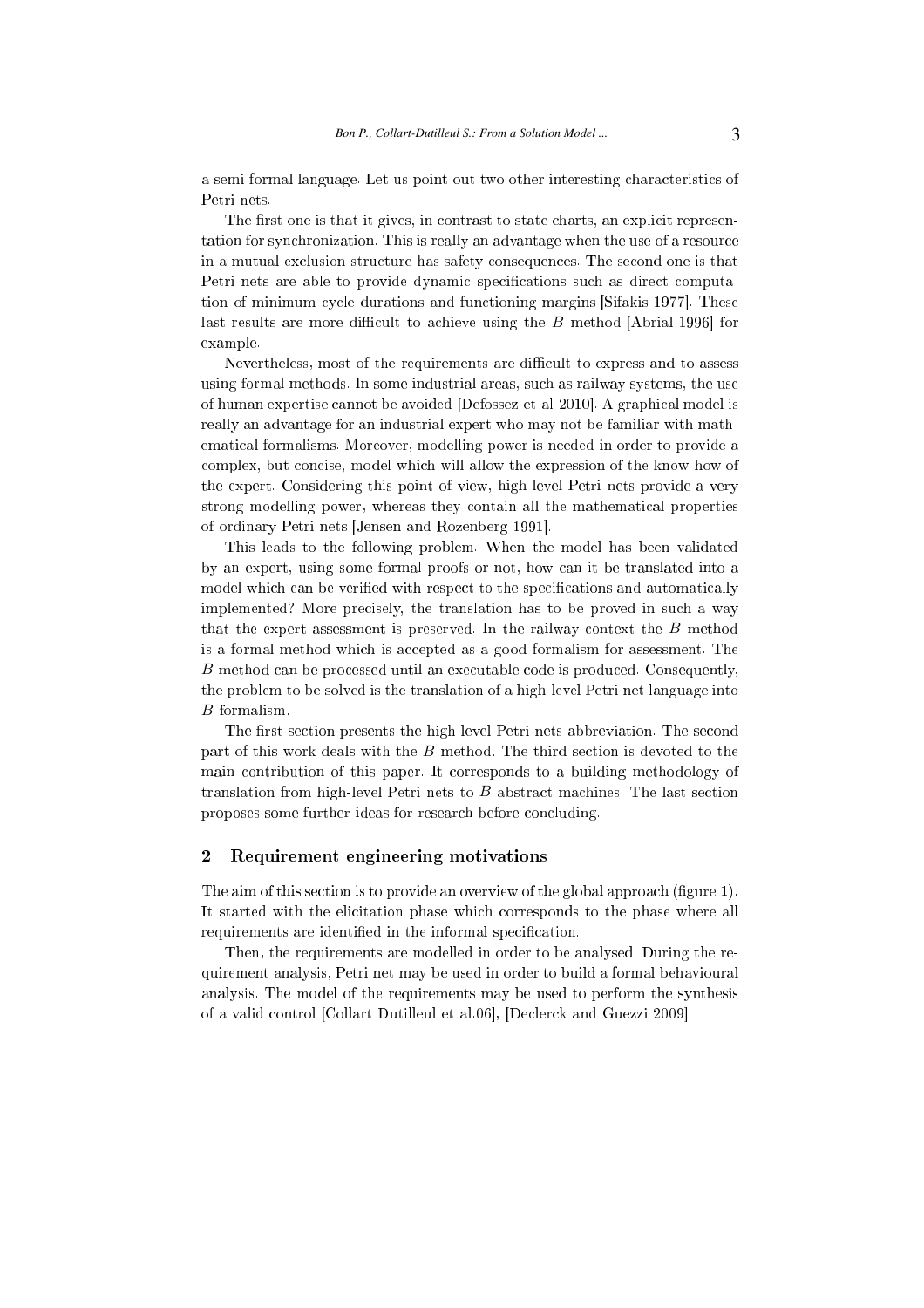

Figure 1: Diagram of the requirement engineering approach

Another way of using the requirement model is to he
k systemati
ally the orre
tness of a would-be solution. In this ase, a formal tool may be used to make a omparison between the behaviour of the would-be solution model and the requirement model  $[Defossez$  et al  $2010]$ .

However, at the end of the analysis phase, the design process is expected to deal with the specification of a valid solution.

Before the execution of the implementation task, a functional validity by an expert of the domain is interesting. In this case, a compact readable graphical model is useful. High-level Petri nets have both the quality of formal modelling and language power. When the solution validated by the expert is expressed with high-level Petri nets, as in [Philippi06], then the problem of translation of this model into an implementation one has to be fa
ed.

This is precisely the subject of this paper: the problem is to provide a valid input into the process of implementation solution building. As the efficiency of the B process for producing an implantation is well-known, the translation of high-level Petri net into abstract B machines is really an interesting challenge.

#### $\overline{3}$ Petri Net model

Petri nets were developed by C. A. Petri [Petri 1962] in order to model concepts of asyn
hronous and on
urrent a
tions. Petri net theory allows modeller to specify dynamic behaviour of a system but also to understand and assess it. In this se
tion, we start to present the basi theory and then we present high-level Petri nets, and more precisely, coloured Petri Net.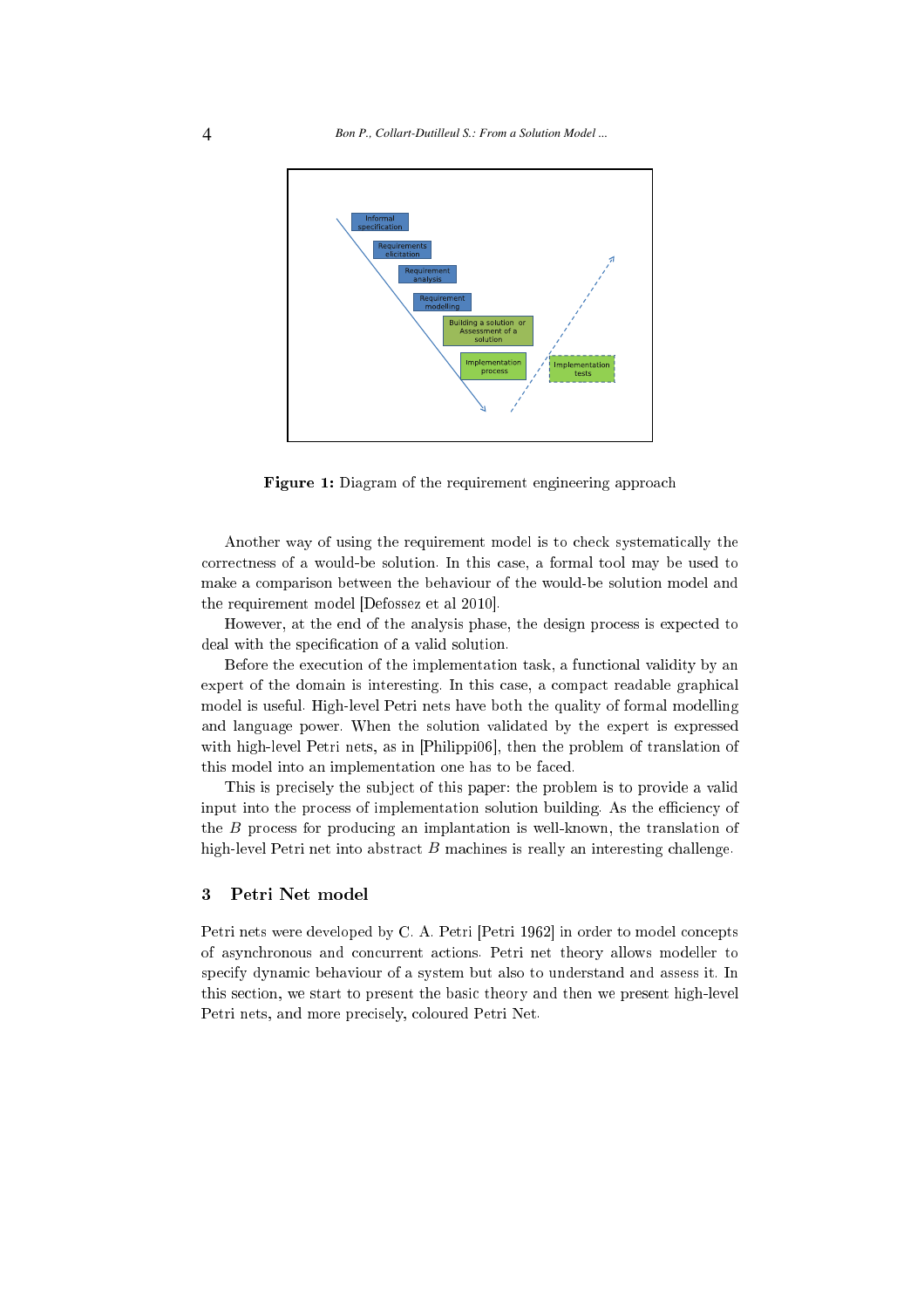# 3.1 Pla
e/transition Petri net

Petri nets are used in order to model the behaviour of discrete dynamic systems [Murata 1989]. A Petri net is a particular class of directed graphs with an initial state alled initial marking. A Petri net is a bipartite graph. It has two types of nodes: places and transitions. Arcs link only a place to a transition or a transition to a place. Graphically, transitions are represented by bars or boxes and places by circles.

The use of elementary Petri nets to model complex problems is limited because of the size of the model. Thereby, in such a case, it is necessary to use high-level Petri nets. The size of the elementary Petri net is due to the fact that tokens cannot be differentiated.

### 3.2 High-level Petri net

As briefly mentioned below, in elementary Petri nets token cannot be differentiated. However, realisti modelling often needs to dis
uss the nature and transformations of tokens. To allow this, high-level Petri net can be labelled by a first-order language. The tokens become language expressions and transformations, from one state to another, are des
ribed by formulae labelling transitions. The marking is a multi-set of tokens and transitions firing corresponds to a multi-sets transformation. In short, high-level Petri nets handle structured tokens and are labelled by a first-order language. Several forms of high-level Petri net an be distinguished. The most ommon are:

- predicates/transitions Petri nets [Genrich 1987], based on first-order logic,
- coloured Petri nets [Jensen 1992], based on a functional language,
- algebraic Petri nets [Reisig 1991], based on an equational language.

To reduce the size, modeller can also use extensions of Petri net as Numerical Petri Nets developed by Symons [Symons 1978].

Only the coloured Petri nets are presented here. But before introducing them, some basic notion must be defined. First-order languages and associated definition are now presented.

# 3.2.1 First-order languages

A language definition consists in giving a mechanism of *sentence* building using an alphabet of *symbols* and assigning a *sense* to these sentences. The term *lan*quage syntax is used for sentence building and *semantic* for sense assigning. In order to define first-order languages intuitively, a current mathematical language is used.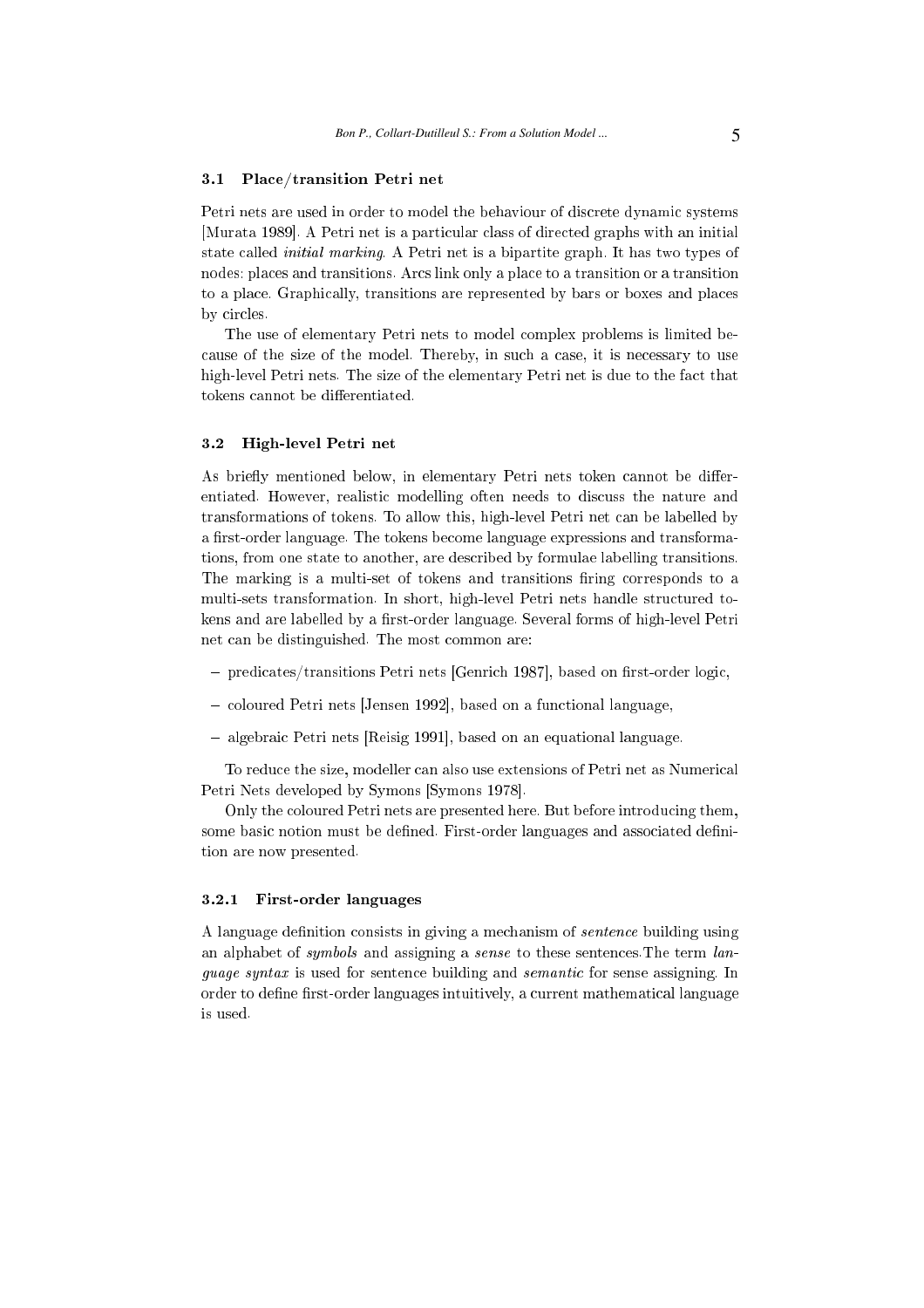Then, let us consider a set of symbols of *variables*, a set of symbols of *functions* and a set of symbols of *predicates*. These sets are assumed to be disjoint from each others. To each symbol of functions (predicates), a positive integer called *arity* is associated. Symbol of *constants* are symbol of functions with an arity equal to 0. In a first-order language, *expressions* are built recursively, from constants and symbols of variables, with symbols of functions. For instance, in current mathematical language,  $2 * x + f(y)$  is an expression built from constant 2 and variables x and y, with function symbol  $f$  (arity 1),  $+$  and  $*$  (arity 2, in unfixed notation with a priority of  $*$  on  $+$ ).

Likewise, an *atom* is built from expressions with symbols of predicates. For example,  $2*x+y > z-3$  is an atom built from expressions  $2*x+y$  and  $z-3$ , with predicate symbol  $>$  (arity 2, in unfixed notation). Finally, *formula* is classically built from atoms with quantifiers  $\exists$  and  $\forall$  and logical connectors as conjunction  $\wedge$ , disjunction  $\vee$ , negation ,... So,  $(x = 3) \vee \exists y ((x + y > 2) \wedge (x - y < 3))$  is a formula. An expression is said to be *closed* if there is no variable inside and a formula is closed if all of its variables are in a quantifier field. For instance, previous formula is not closed because x is free (i.e. no quantified by an  $\exists$  or a ∀).

The *interpretation* of a first-order language consists in:

- associating, to each constant, a value in the *interpretation domain*,
- asso
iating, to ea
h symbol of fun
tion, a value fun
tion in the interpretation domain,
- associating, to each symbol of predicate, a *relation* (in other words, a boolean fun
tion).

Then, expressions and formulae are lassi
ally interpreted. For instan
e, on the interpretation domain of rationals, with the interpretation of  $+$  and  $*$  as addition and multiplication, the expression  $2*4+5$  can be evaluated as 13. Likewise, with the interpretation of predicates  $=\, <$  and  $>$  as equality and classical order relations, formula  $\exists x \exists y ((x + y > 2) \land (x - y < 3))$  is true. Let us note that interpretation depends on the interpretation domain. Formula  $\exists x(2*x-1=0)$  is true in the rational domain, but false in the integer domain. After that informal presentation of first-order languages, some associated notions are more formally defined.

### 3.2.2 Notation and terminology

Now, syntax and the interpretation of a first-order language are formally defined.

**Definition 1.** Let V be a set of variables,  $\Omega$  a set of symbols of functions, and  $\Pi$  a set of *predicates*. To each predicates and symbol of functions, a positive integer alled arity is asso
iated.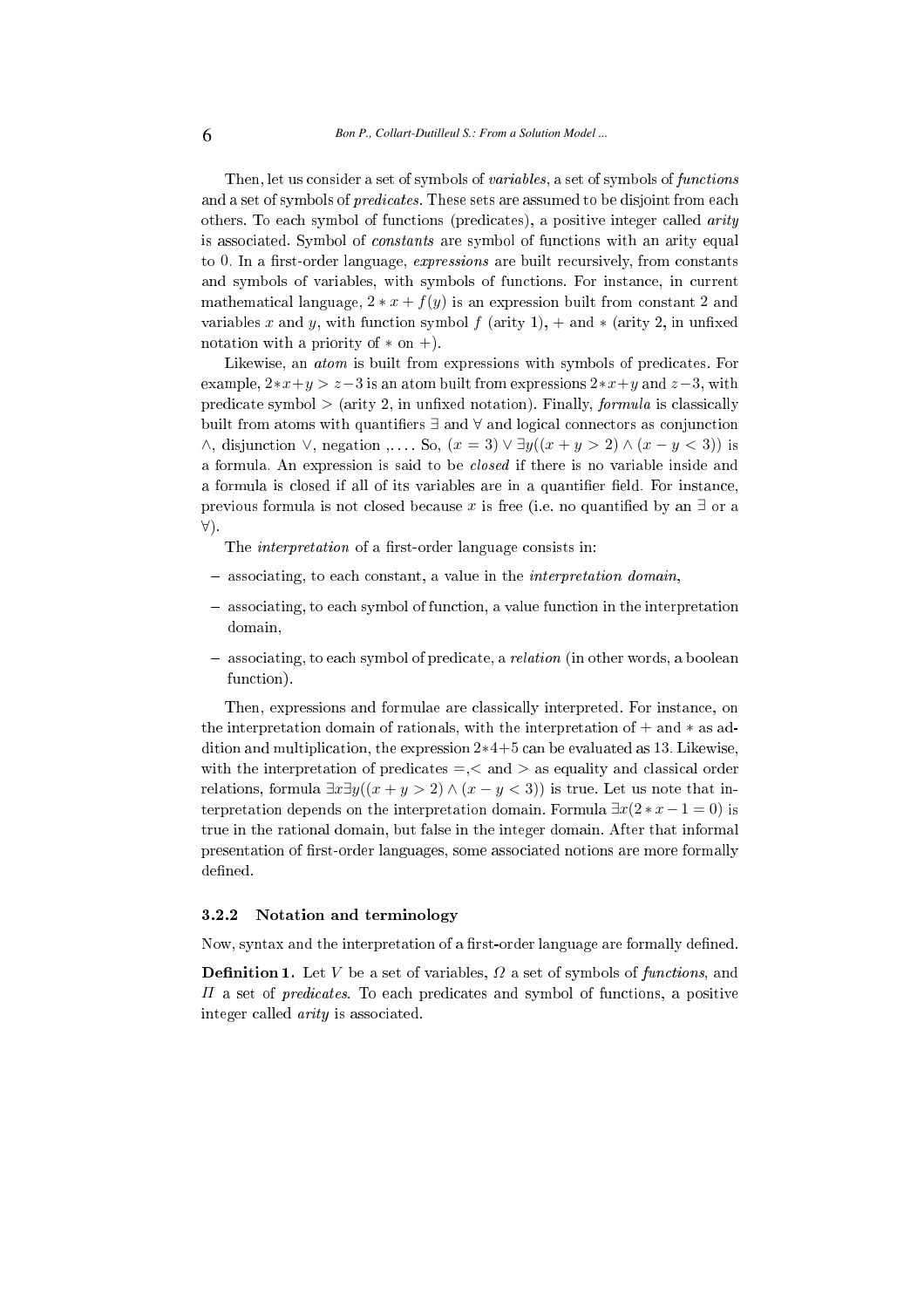- (i) The couple  $(\Omega, \Pi)$  is called a *signature*.
- (ii) An expression (or term) V built on  $\Omega$  is:
	- $-$  an arity 0 function (i.e. a *constant*),
	- $-$  a variable v from  $V$ ,
	- a construction  $f(e_1, ..., e_n)$  where f is a function symbol with arity n and  $e_1, ..., e_n$  are expressions.

The set of expressions  $L$  is called an *algebra*. An expression without variables is said to be losed.

- (iii) An *atom* built on  $(L, \Pi)$  is a construction  $p(e_1, ..., e_n)$  where p is a predicate symbol with arity n and  $e_1, ..., e_n$  are expressions. An atom without variables is said to be *closed*.
- (iv) A formula is either:
	- $-$  an atom,
	- a construction  $(F)$ ,  $F \wedge G$ ,  $F \vee G$ ,  $\neg F$ ,  $F$  ⇒  $G$  or  $F$  ⇔  $G$  where  $F$  and G are formulae,
	- a construction  $\exists x(F)$  or ∀ $x(F)$  where x is a variable and F a formula (where there is no sub-formula as  $\exists x(G)$  or  $\forall x(G)$ )

The set  $\Psi$  of formulae is called a *first-order language*.

- (v) In a construction  $\exists x(F)$  (resp.  $\forall x(F)$ ), variable x appearing in F is said to be  $linked$  by the existential (resp. universal) quantifier. A variable without any links is said to be free. A formula without free variables is said to be *closed*, and a formula without quantifiers is said to be *free*.
- (vi) A *theory*  $T$  is a set of closed formulae.

In the following, except contraindication, letters  $x, y, z, u, v, w$  denote variables,  $a, b, d$  values,  $f, g, h$  function symbols,  $p, q$  predicate symbols,  $e, c$  expressions,  $A, B, C$  atoms and  $F, G$  formulae.

The *substitution* notion is also often used in the theory of declarative language. This notion is also useful to interpret expressions with non-explicitly quantified variables. Intuitively, a substitution consists in replacing a variable with an expression. Formally, it is defined as follows:

### Definition 2.

(i) A substitution  $\sigma = [x_1/e_1, ..., x_n/e_n]$  is an application from the set of variables  $V$  to the set of expressions  $L$  as: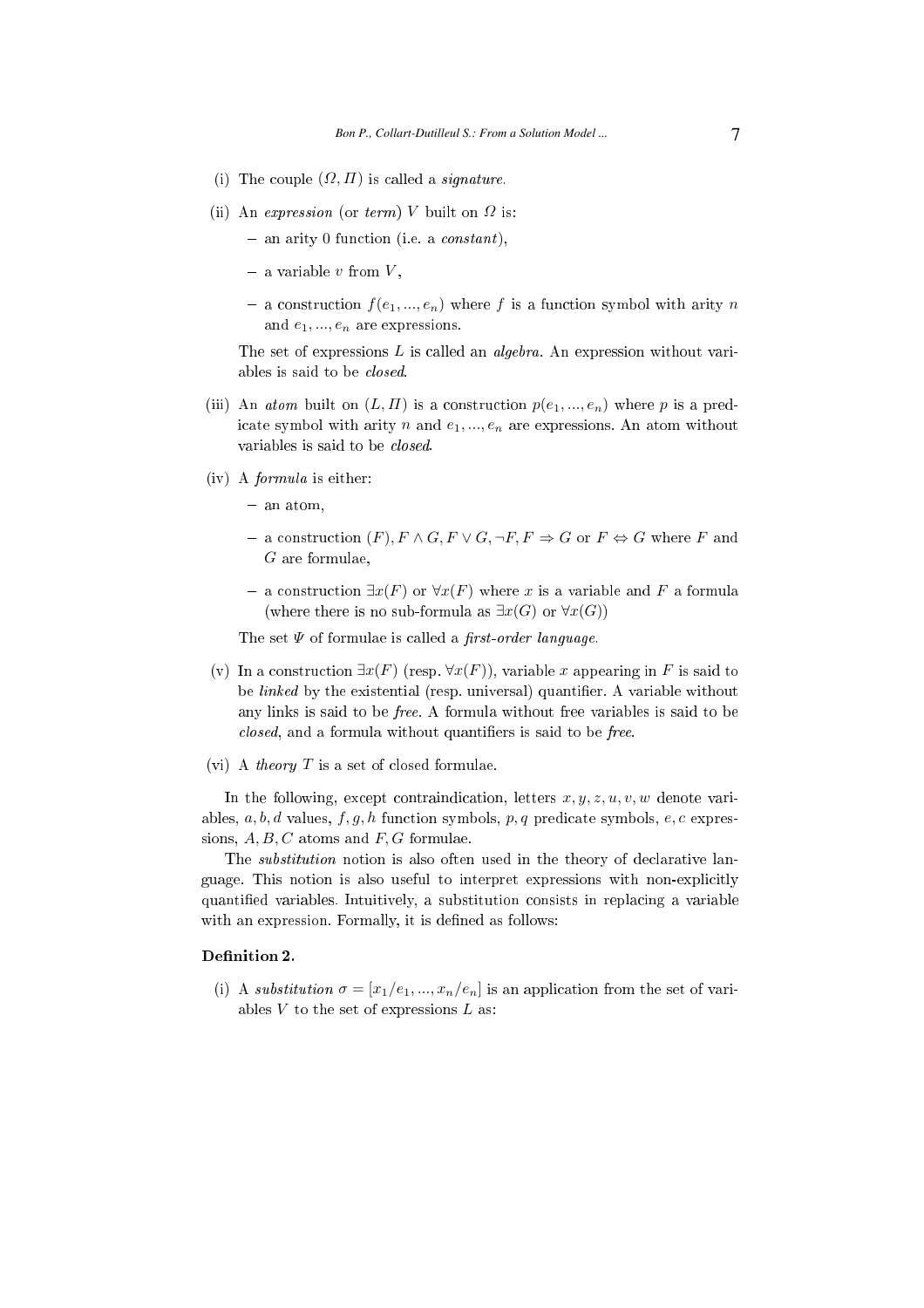$$
- \sigma(x_i) = e_i \text{ for } i = 1, ..., n,
$$

 $-\sigma(v) = v$  for all others variables.

- (ii) The substitution notion is extended to an endomorphism on the set of expressions, more formally:  $\sigma(f(e_1, ..., e_n)) = f(\sigma(e_1), ..., \sigma(e_n)).$
- (iii) The composition  $\sigma_1 \circ \sigma_2$  of two substitutions is defined by  $(\sigma_1 \circ \sigma_2)(e)$  =  $\sigma_1(\sigma_2(e))$ .
- $(iv)$  The application of the substitution to a free formula is defined as:

$$
- \sigma(p(e_1, ..., e_n)) = p(\sigma(e_1), ..., \sigma(e_n))
$$

$$
- \sigma(\neg F) = \neg \sigma(F)
$$

- $\sigma(F \text{ op } G) = \sigma(F) \text{ op } \sigma(G)$  where *op* is one of these boolean operators ∧, ∨, ⇒, ⇔
- (v) A substitution  $\eta = [x/a]$  where a is a constant is called assignation (or valuation).
- (vi) A substitution  $\alpha = [x/v]$  where v is a variable is called *renaming*.
- (vii) The application of an assignation  $\eta = [x/a]$  to a quantified formula replaces all *free* occurrences of  $x$  by  $a$ :

$$
- \eta(\exists x(F)) = \exists x(F)
$$

- $-\eta(\exists v(F)) = \exists v(\eta(F))$  for each variable v different of x
- same for ∀.

After these definitions, coloured Petri nets can be defined.

#### 3.2.3 Coloured Petri nets

A coloured Petri net [Jensen 1992] is a classical Petri net with a set of colours in order to distinguish tokens. The expression power of this type of Petri net allows us to model real systems. Coloured Petri nets are based on a fun
tional language, where the typing notion is very important. Then, a type, limited to a finite set, is associated to each place. This type is called colour of the place. So, coloured Petri nets are based on a typed first-order language. There is a set of domains, and symbols of fun
tions are interpreted as fun
tions of values in these domains. It is important to notice that a coloured Petri net can always be unfolded into a place/transition Petri net. The formal definition of a coloured Petri net is given below: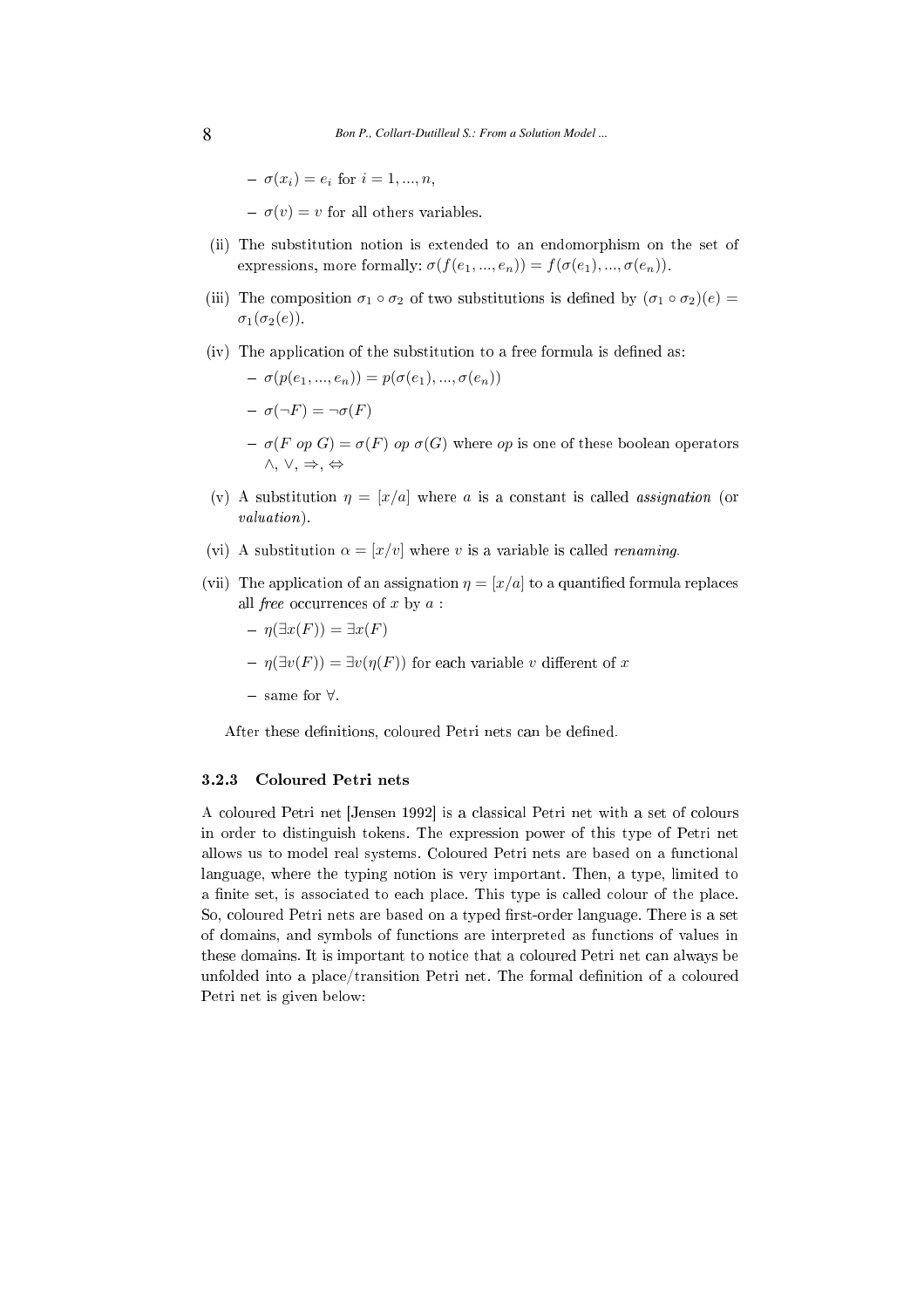**Definition 3.** A coloured Petri net is a tuple  $CPN = (\Sigma, P, T, A, N, C, G, E, I)$ as

- (i)  $\Sigma$  non-empty and finite set of types, called **colours**,
- (ii)  $P$  is a finite set of places,
- (iii)  $T$  is a finite set of transitions,
- (iv) A is a finite set of arcs, as:  $P \cap T = P \cap A = T \cap A = \emptyset$ ,
- (v) N is the **node** function, defined from A to  $P \times T \cup T \times P$ ,
- (vi) C is the **color** function, defined from P to  $\Sigma$ ,
- (vii)  $G$  is the guard function, defined, from  $P$  to expressions, as:

$$
\forall t \in T : [Type(G(t)) = \mathbb{B} \land Type(Var(G(t))) \subseteq \Sigma],
$$

(viii)  $E$  is an expression of arcs function, defined from  $A$  to expressions, as:

$$
\forall a \in A : [Type(E(a)) = C(p(a))_{MS} \land Type(Var(E(a))) \subseteq \Sigma]
$$

where  $p(a)$  is a place of  $N(a)$ ,

 $(ix)$  I is an **initialisation** function, defined from P to closed expressions, as:

 $\forall p \in P : [Type(I(p))] = C(p)_{MS}].$ 

The reader can refer to [Jensen 1992] in order to have more details on the above definition. To define precisely coloured Petri net behaviour, some notions are mandatory. First, the definition of variables and expression is given:

Definition 4.  $\forall t \in T : Var(t) = \{v|v \in Var(G(t)) \lor \exists a \in A : v \in$  $Var(E(a))$ .

 $-\forall (x_1, x_2) \in (P \times T \cup T \times P) : E(x_1, x_2) = \sum$  $a \in A(x_1,x_2)$  $E(a).$ 

 $Var(t)$  is called the set of variables of t when  $E(x_1, x_2)$  is called the expression of  $(x_1, x_2)$ .

Now, the definition of *transition link* is introduced:

**Definition 5.** A transition link t is a function b defined on  $Var(t)$ , as:

- (i)  $\forall v \in Var(t) : b(v) \in Type(v),$
- (ii)  $G(t) < b$ , where  $G(t) < b$  is predicate denoting the evaluation of the guard of  $t$  by link  $b$ .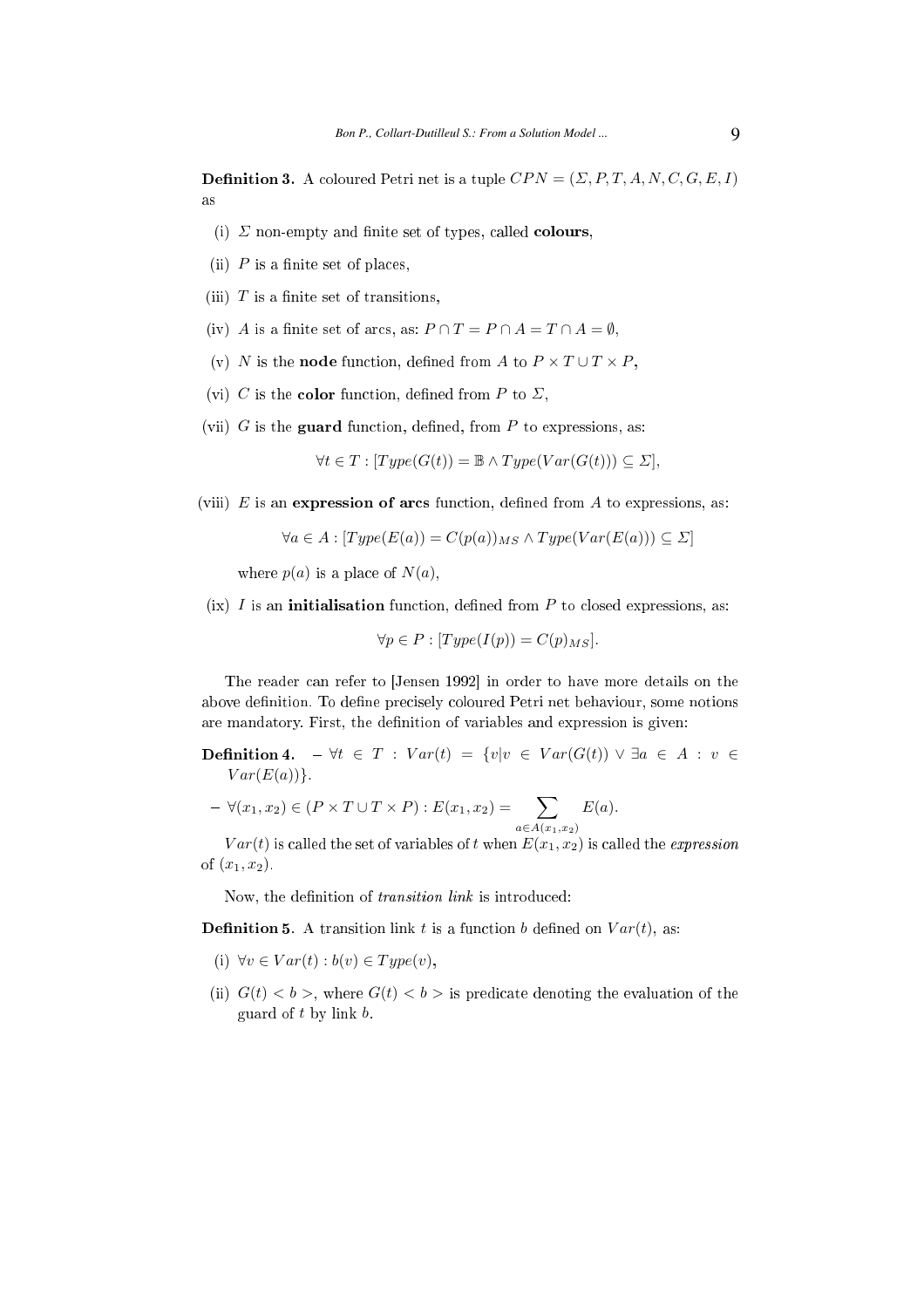The set of all transition t links is denoted by  $B(t)$ .

Complementary notions as token, binding element, marking and step are now defined:

- **Definition 6.** A token is a couple  $(p, c)$ , where  $p \in P$  and  $c \in C(p)$ , TE denotes the set of all tokens.
- $-A$  binding element is a couple  $(b, t)$ , where  $t \in T$  and  $b \in B(t)$ , BE denotes the set of all binding elements.
- A marking is a multi-set based on TE. The initial marking  $M_0$  is the marking obtained by the evaluation of the initialisation expressions:

$$
\forall (p, c) \in TE : M_0(p, c) = (I(p))(c).
$$

M denotes the set of all marking.

- A step is a non-empty finite based on  $BE$ . Y denotes the set of all steps.

Now, the step validation, whi
h allows us to des
ribe the behaviour of a coloured Petri net, can be defined:

**Definition 7.** A step Y is enabled by a marking M if and only if the following property is he
ked:

$$
\forall p \in P: \sum_{(t,b) \in Y} E(p,t) < b > \leq M(p).
$$

Let  $Y$  be an enabled step for marking  $M$ . Then:

- $\text{if } (t, b) \in Y$ , transition t is enabled for marking M for link b, by extension,  $(t, b)$  is also said to be enabled for M,
- if  $(t_1, b_1), (t_2, b_2) \in Y$  and  $(t_1, b_1) \neq (t_2, b_2), (t_1, b_1)$  and  $(t_2, b_2)$  are concurrently enabled, and then  $t_1$  and  $t_2$  are also concurrently enabled,
- $\vert \text{ if } |Y(t)| \geq 2$ , then t is itself concurrently enabled,
- if  $Y(t, b) \geq 2$ , then  $(t, b)$  is itself concurrently enabled.

This notion of step allows us to express the possible simultaneity of transition firing

**Definition 8.** When a step is enabled, it can be fired and it then changes marking  $M_1$  into  $M_2$  as:

$$
\forall p \in P : M_2(p) = (M_1(p) - \sum_{(t,b) \in Y} E(p,t) < b >) + \sum_{(t,b) \in Y} E(t,p) < b >.
$$

The first sum represents consumed tokens while the second one represents produced tokens.  $M_2$  is said to be directly reachable from  $M_1$  by the occurrence of Y and it is formally noted as follows:  $M_1[Y > M_2]$ .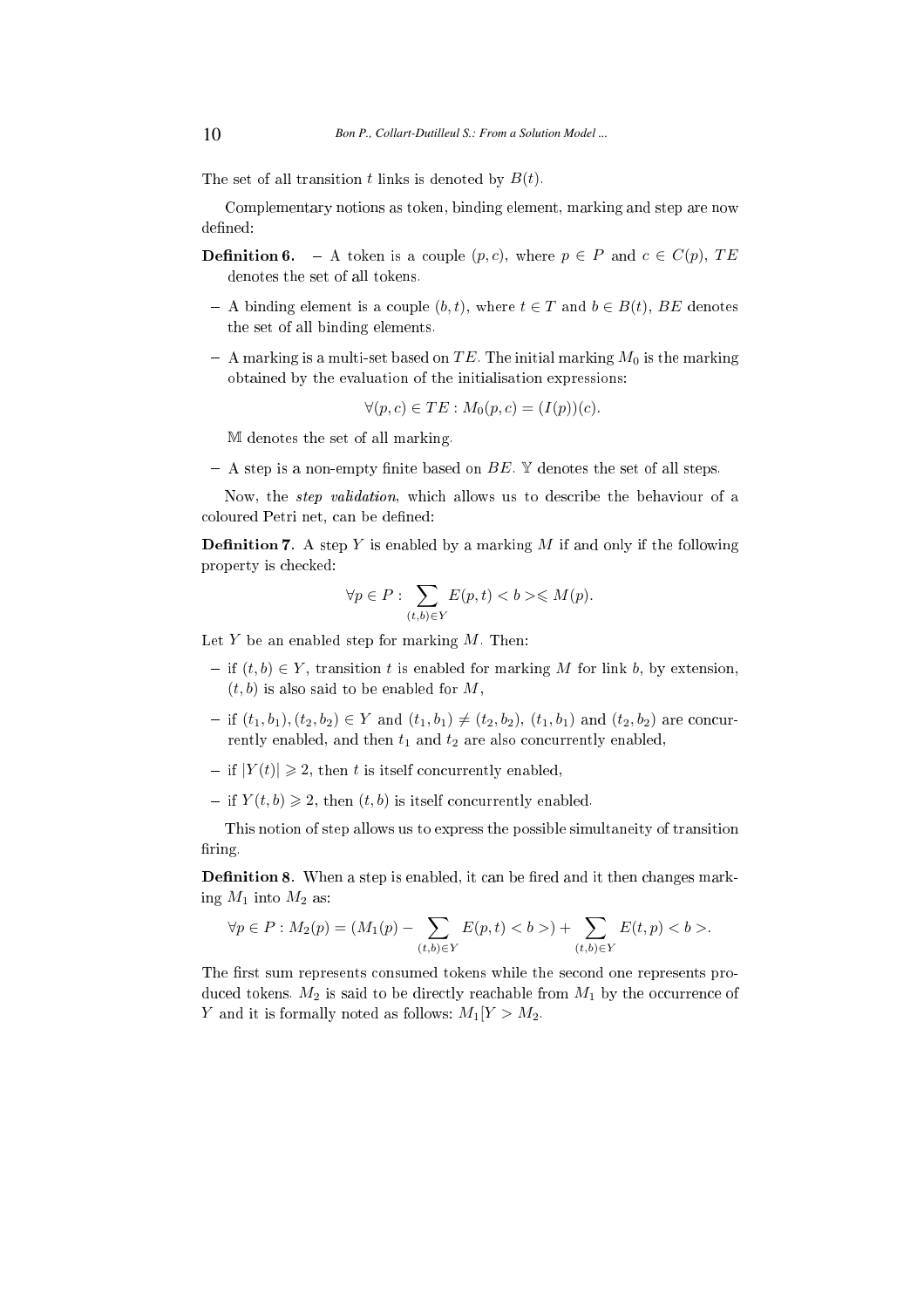Finally, the notion of firing sequence occurrence, which allows us to define reachable marking, is defined as follows:

Definition 9. An occurrence of a finite sequence is a sequence of markings and steps noted:

$$
M_1[Y_1 > M_2[Y_2 > M_3...M_n[Y_n > M_{n+1}]
$$

as  $n \in \mathbb{N}$  and  $M_i[Y_i > M_{i+1}$  for all  $i \in 1..n$ .  $M_1$  is said to be the start marking and  $M_{n+1}$  final marking. Positive integer n is said to be the step number of sequence occurrence, or also length. In notation, halfway markings can be omitted:

$$
M_1[Y_1Y_2\ldots Y_n > M_{n+1}]
$$

**Definition 10.** A marking  $M'$  is reachable from  $M$  if and only if there is an occurrence of a finite sequence with M as start marking and  $M'$  as final marking, i.e. if and only if for  $n \in \mathbb{N}$ , there is a step sequence as:

$$
M[Y_1Y_2\ldots Y_n > M'.
$$

 $M'$  is said to be reachable from  $M$  in n steps. The set of all reachable markings from M is denoted  $|M>$ .

As mentioned in the beginning of this paragraph, a coloured Petri net can always be unfold into a pla
e/transition Petri net. The equivalen
e rules are not detailed here, the reader can refer to [Jensen 1992] in order to have them.

#### 3.3 Railway illustration for oloured Petri nets

In order to illustrate the different tools presented in this paper, a theoretical railway example is used as a case study. This example is given by [Genrich 1991]. The case study is described by the general following rules:

- 1 : Railway network is omposed of onse
utive elementary parts, alled  $CdV_i$  with  $i \in [0..6]$
- $|c2|$ : trains run in the same traffic direction.

Two safety rules are now introdu
ed:

 $\sqrt{c'1}$ : Two trains cannot be on the same track at the same moment,

 $|c'2|$ : there must be a free track segment between two trains.

Finally, a particular case of railway network is considered:

 $\rm k\llap{''1}$  : The railway network is a closed loop of seven tracks, numbered from 0 to 6.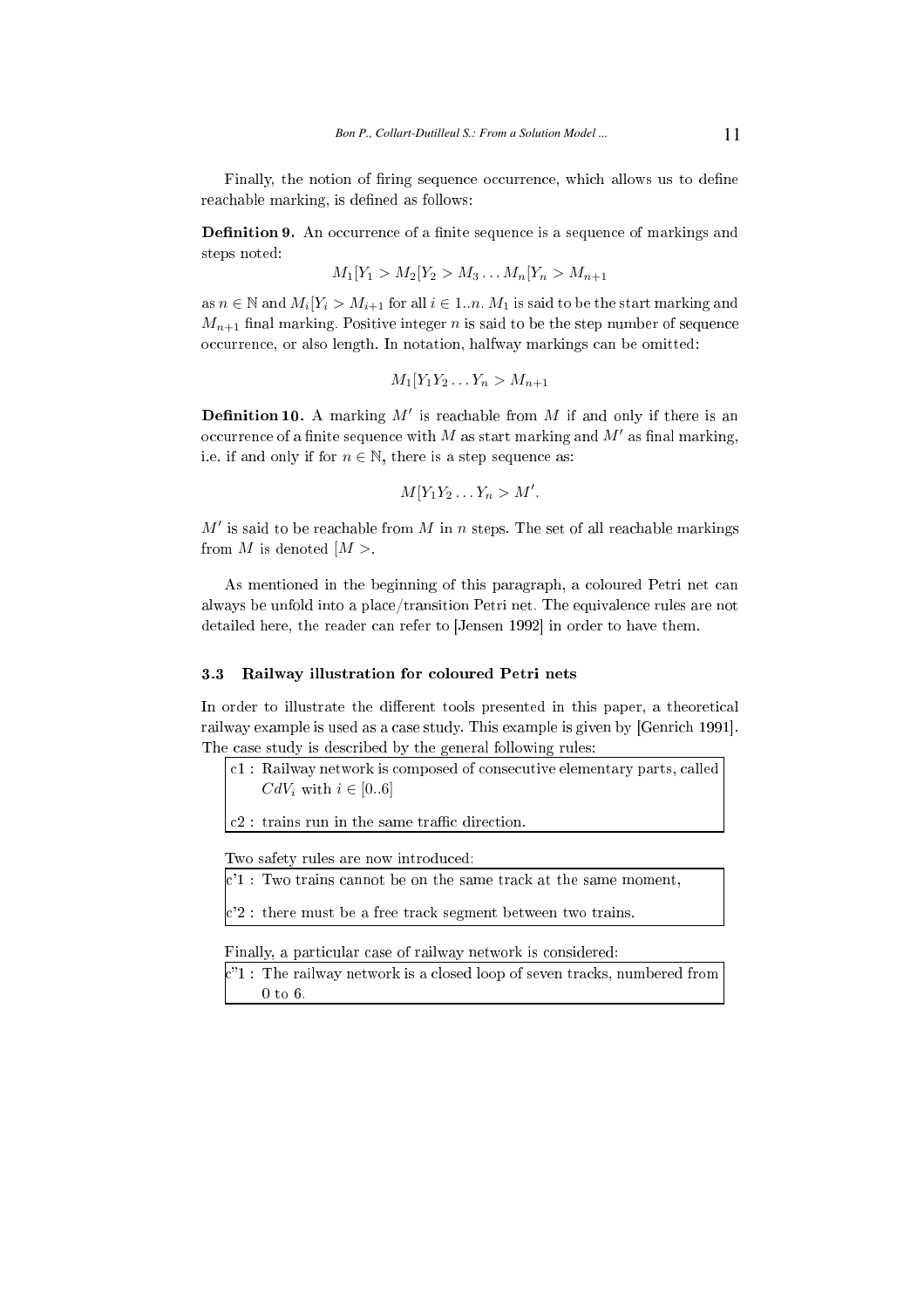

Figure 2: Schematic representation of the case study

Figure 2 gives a schematic representation of the case study described below. The 6 tracks are represented, on the figure, by  $CdV_i$  with  $i \in [0..6]$ .

In [Genrich 1991], the case study is specified with an elementary Petri net. This Petri net is quite heavy: it is omposed of <sup>21</sup> pla
es, <sup>14</sup> transitions and <sup>84</sup> ar
s. The use of high-level Petri nets is ne
essary to redu
e the size of the model. In order to do this, two types of token ta and tb, representing the two types of train, are introduced. The coloured Petri net of figure 3 models the theoretical railway example. The initial marking of the Petri net indicates that the track 0 is occupied by a train ta and the track 4 by a train tb (multi-set  $1'ta$  in place Busy0x and  $1'tb$  in Busy4x). That implies that the markings of the tracks 1, 2 and 5 are free (multi-set  $1'/free$  in places  $Free1, Free2$  and  $Free5)$ .

The Petri net can be reduced if the tracks are not marked by simple tokens. If the track numbers are taken into account, a consistent simplification of the net is possible: overall we obtain <sup>a</sup> Petri net only omposed of <sup>2</sup> pla
es and <sup>1</sup> transition that can be found in figure 4. The marking becomes for one place, numbers indicating the free tracks, and for the other, couples that indicate that one train is on an identified track. The passage of a train from one track to the next is modelled by the transition and the guard gives the ondition to respe
t safety requirements ( $c'1$  and  $c'2$ ). The last requirement ( $c''1$ ) is modelled by markings, which give tracks numbers, and by the transition guard,  $i = (j - 1) \text{ mod } 7$  and  $k = (j + 1) \mod 7$  which model the circuit.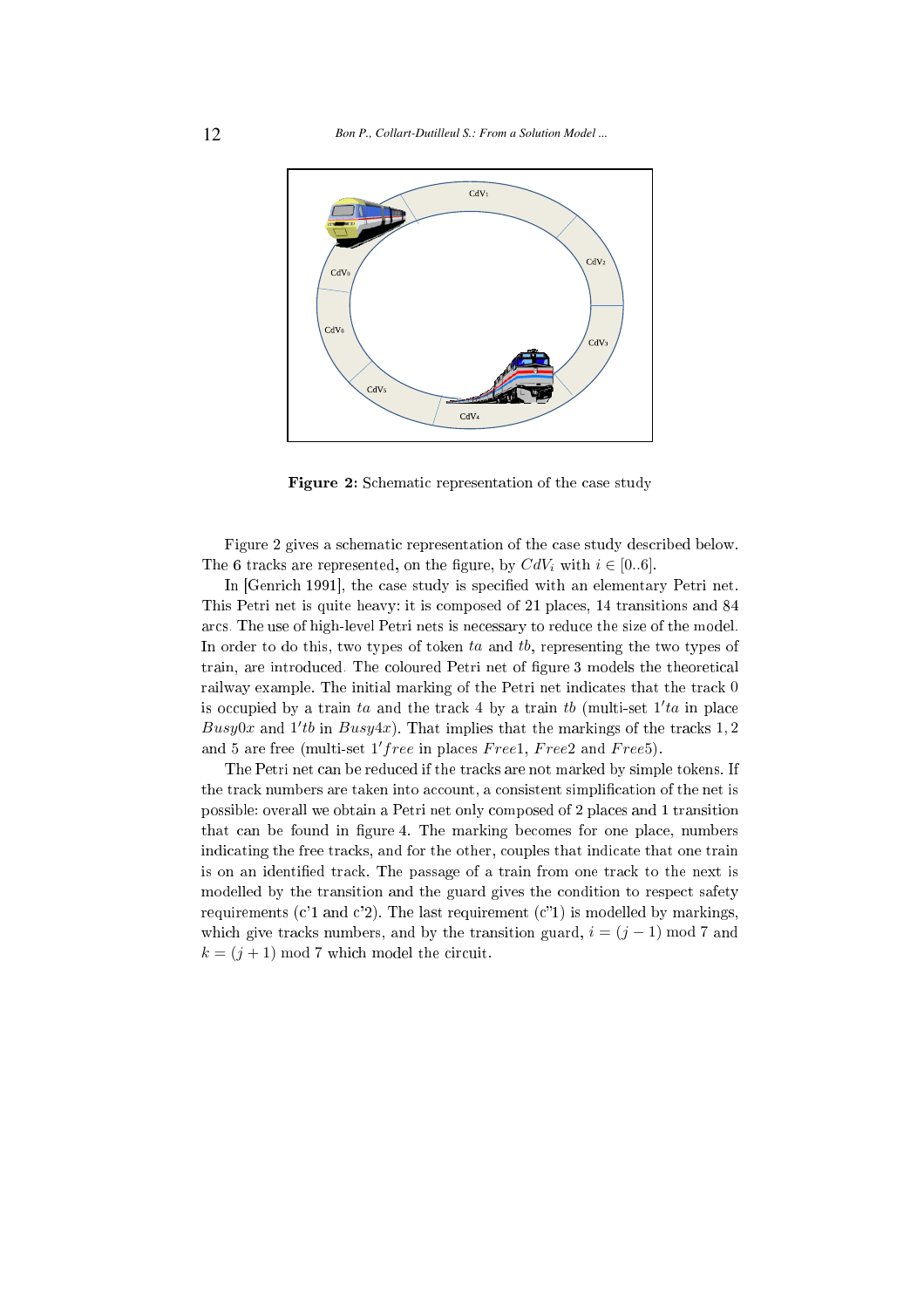

Figure 3: Coloured Petri net model of railway case study



Figure 4: Simplified colored Petri net model of the case study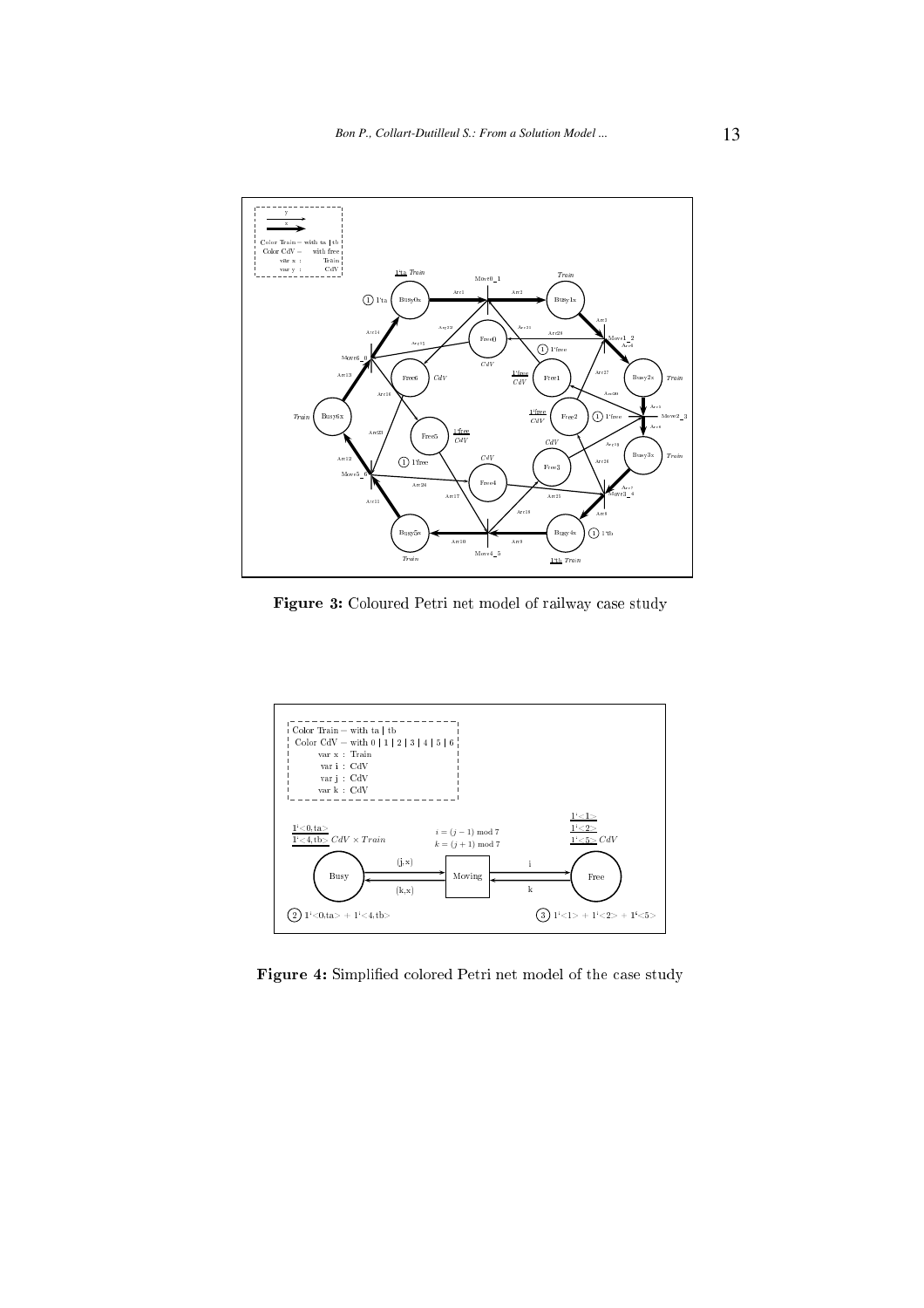# <sup>4</sup> B method

The  $B$  method, which was developed by Jean-Raymond Abrial [Abrial 1996], is a formal model-oriented method su
h as Z and V DM . These methods are based on two omplementary models: the stati one des
ribes the system entities and their asso
iated states, and the dynami model des
ribes allowed hanges of state by actions defined on entities. The dynamic model allows us to describe properties whi
h have to be he
ked before and after a
tion. These properties are expressed by classical logic predicates on entities and states. In a specification based on models, the system state is described by the set of couples (predicates, expressions) where the predicate set models the static aspect. The des
ription of state hanges models the dynami aspe
t. Models are built with three characteristic elements:

- **pre-condition** is defined by the set of states from which the state change is allowed,
- **operation** is composed of the list of modifications to couples (predicate, expression),
- **post-condition** characterises valid states as ensuing from changes.

These notions are ommon for formal model-oriented methods. Nevertheless, in  $B$  notation, the notion of substitution replaces the notion of pre and post condition [Abrial 1996].  $B$  also differs because it integrates the concept of refinement which makes incremental development from the specifications to the code possible in a single formalism. This formalism is called the abstract machine notation. Proof obligations are generated at each stage of the B development process in order to guarantee the validity of the refinement and the abstract machine.

As a result, it is able to manage strong design onstraints applied to rail systems, su
h as CENELEC standards. Moreover, the B method seems to be an efficient method in the industrial world for railway critical software development, such as METEOR ([Behm et al 1999], [DaSilva et al 1992]).

# 4.1 Abstra
t ma
hine notation

Modelling of data and their properties is based, in  $B$  language, on mathematical notation, essentially on the set theory. However, in the  $B$  set theory, the notion of typing is introduced. All the elements of a set are the same type. The principal data stru
tures available are: sets, binary relations between sets, fun
tions from one set to another and ordered lists of elements of a set. It an be noted that, in  $B$ , properties are expressed by formulae from calculus of first-order predicate with equality. That means the  $B$  language builds their predicates with classical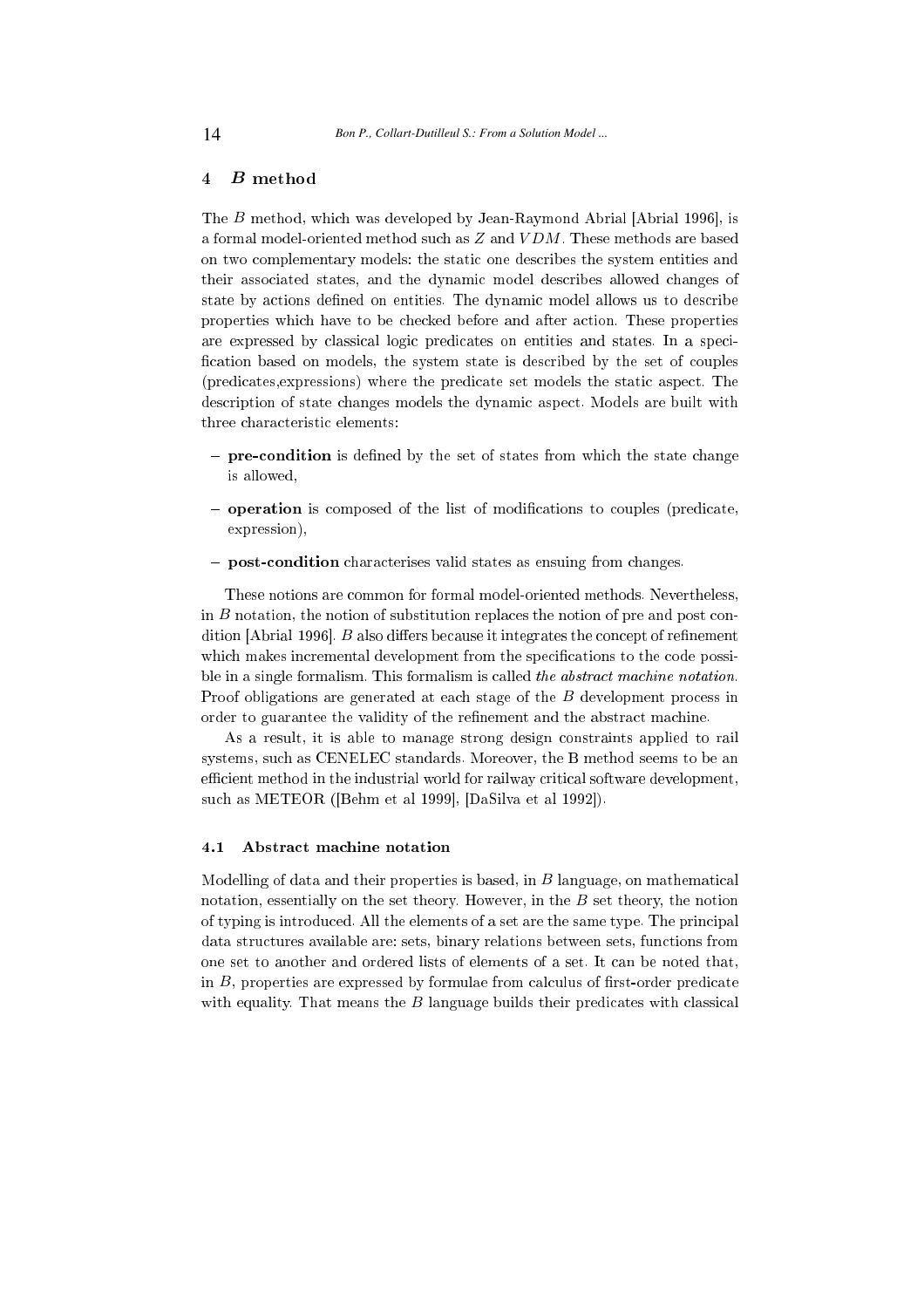propositional operators (and  $(\wedge)$ , or  $(\vee)$  ...), but also with equality operator and quantified variables  $(\exists x.P \text{ and } \forall x.P)$ .

The abstract machine (figure  $5$ ) is the basic element of a  $B$  development. It models a system des
ribed by a set of data or variables and by the operations associated that modify their state or their value. An abstract machine is composed of:

 $-$  statements of data.

- parameters,
- variables,
- constants,
- $-$  an invariant, which consists in a predicate on the previously declared elements and gives their types,
- $-$  a denimion of the initial state,  $\,$
- $-$  operations that define the actions moderning the state changes.

Then, an abstract machine models the behaviour of the specified system. Afterwards, this model is refined. An abstract machine is composed of different clauses representing the data of the specified system. In B, constants and sets represent unchanging data of the system. Each machine is defined by its name and can have parameters. The logic properties on these parameters are specified in the clause CONSTRAINTS. The sets (reps. the constants) are specified in the clause SETS (resp. CONSTANTS) and their logical properties in the clause PROPERTIES. The clause VARIABLES gives machine variables whi
h represent variable elements of the system. As onstants, variables are defined by a conjunction of predicates in clause **INVARIANT**. This clause gives the properties that the values of the variables have to satisfy at any time. Finally, variables are valued in the clause **INITIALISATION**.

In  $B$  language, there is an explicit clause, called **DEFINITION**, to specify some abbreviations.

Definition 11. A definition introduces an abbreviation, eventually with parameters, for a predicate, an expression or a substitution. A definition can be used in other clauses of the component. Each use of a definition is replaced by the orresponding text, where formal parameters take the pla
e of real parameters. A definition can only be used in the component where it is defined.

Now, the static part of a system can be modelled. The dynamic one is specified by operations which correspond to actions to be performed by the system. In the operations, another fundamental notion of  $B$  language is used: the notion of generalised substitution.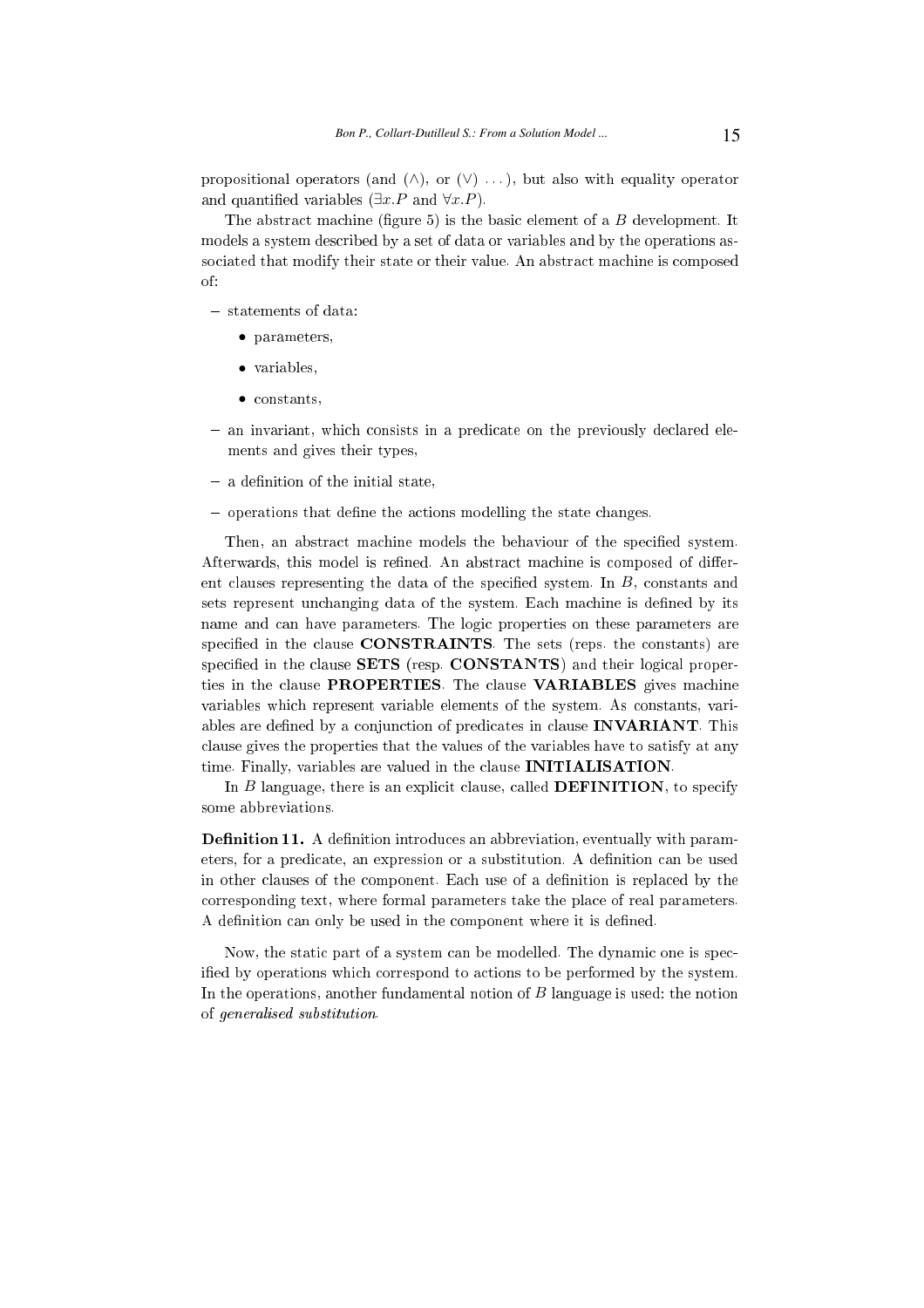# 4.2 Generalised substitutions

The generalised substitution notation allows us modelling services (actions) which had to be performed by the system. It is a key notion of the  $B$  approach.

**Definition 12.** A generalised substitution is a predicate transformer, which, when it is applied to predicates characterising data before a given service activation, produces the predicates characterising data after the service achievement.

In other words, if S is a substitution and P a predicate, then  $S[P]$  is the predicate obtained applying  $S$  to  $P$ .

The generalised substitutions are an extension of the elementary substitution defined as follows:

**Definition 13.** if x is a variable and e is an expression, then the elementary substitution  $x := e$ , applied to a predicate P, transforms P in a predicate P', obtained by substituting  $e$  to all free occurrences of  $x$  in  $P$ .

The reader can find all the substitutions, used in the  $B$  language, and their description in [Abrial 1996] and [Lano 1996].

# 4.3 Refinement and implementation

As mentioned before, the  $B$  method uses the concept of refinement which provides incremental development from the specifications to the code in a single formalism. The refinement process is the set of successive transformations of the initial model. These transformations are made in order to put in concrete form the manipulated structures and solve indeterminism in order to obtain a software written in a common programming language. There can be several levels of refinement and the last one is called implementation.

Figure 5 gives a view of a refinement N from an abstract  $M$  and the differen
es between the two omponents.

Finally, the  $B$  method can be processed by using tools<sup>1</sup> which allow us to generate automati
ally the proof obligations for ea
h abstra
t ma
hine. At the last refinement, called the implementation, we obtain a safe software.

 $1$  two software platforms are available and give a set of automatic tools in order to develop real systems:

<sup>-</sup> the Atelier B, http://www.atelierb.eu/

<sup>-</sup> the B-Toolkit, http://www.b-core.com/btoolkit.html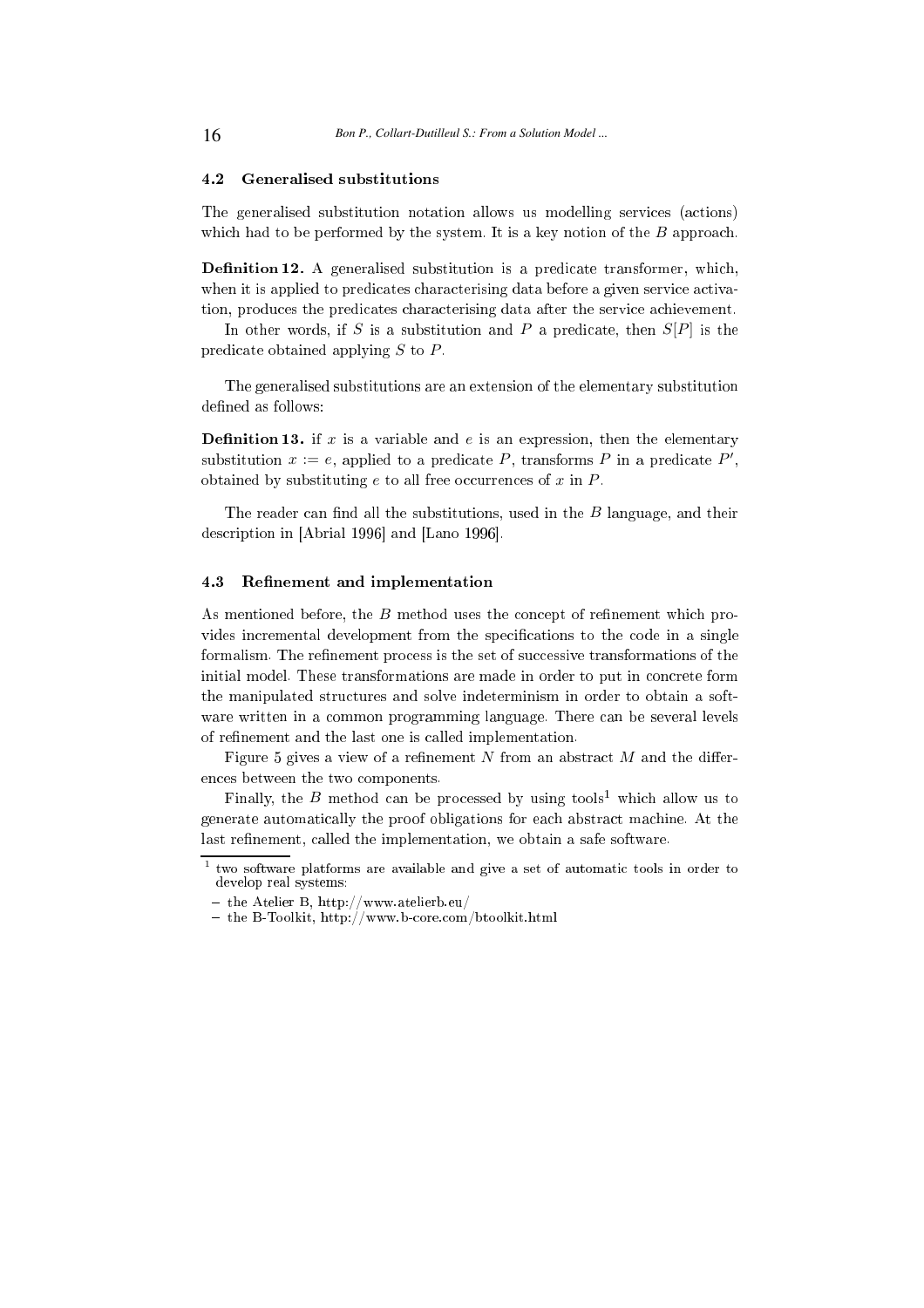

Figure 5: "Generic" abstract machine and its refinement

#### Transformation by construction  $\overline{5}$

Now, a transformation algorithm is applied to the Petri net model in order to translate it into a  $B$  abstract machine. The proposed approach begins by building the abstra
t ma
hine orresponding to the onsidered Petri net model. The second step adds some complementary information ensuing from the structure. Finally, the behavioural properties of the Petri net model are introdu
ed in the  $B$  machine [Bon 2000].

#### 5.1 Multi-set specification

As high-level Petri nets marking orresponds to a multi-set, a preliminary task is dedicated to the specification of multi-sets. This part does not define all the properties associated with multi-set. The reader can refer to [Bon 2000] to have more information.

In  $B$ , for typing reasons, it is not possible to define an abstract machine which takes into account all types of multi-sets. So, multi-sets and their associated properties and operations are specified with parametrised definitions. These definitions have to be included as necessary. Figure 6 gives the abstract machine, only composed of  $B$  definitions, specifying multi-sets.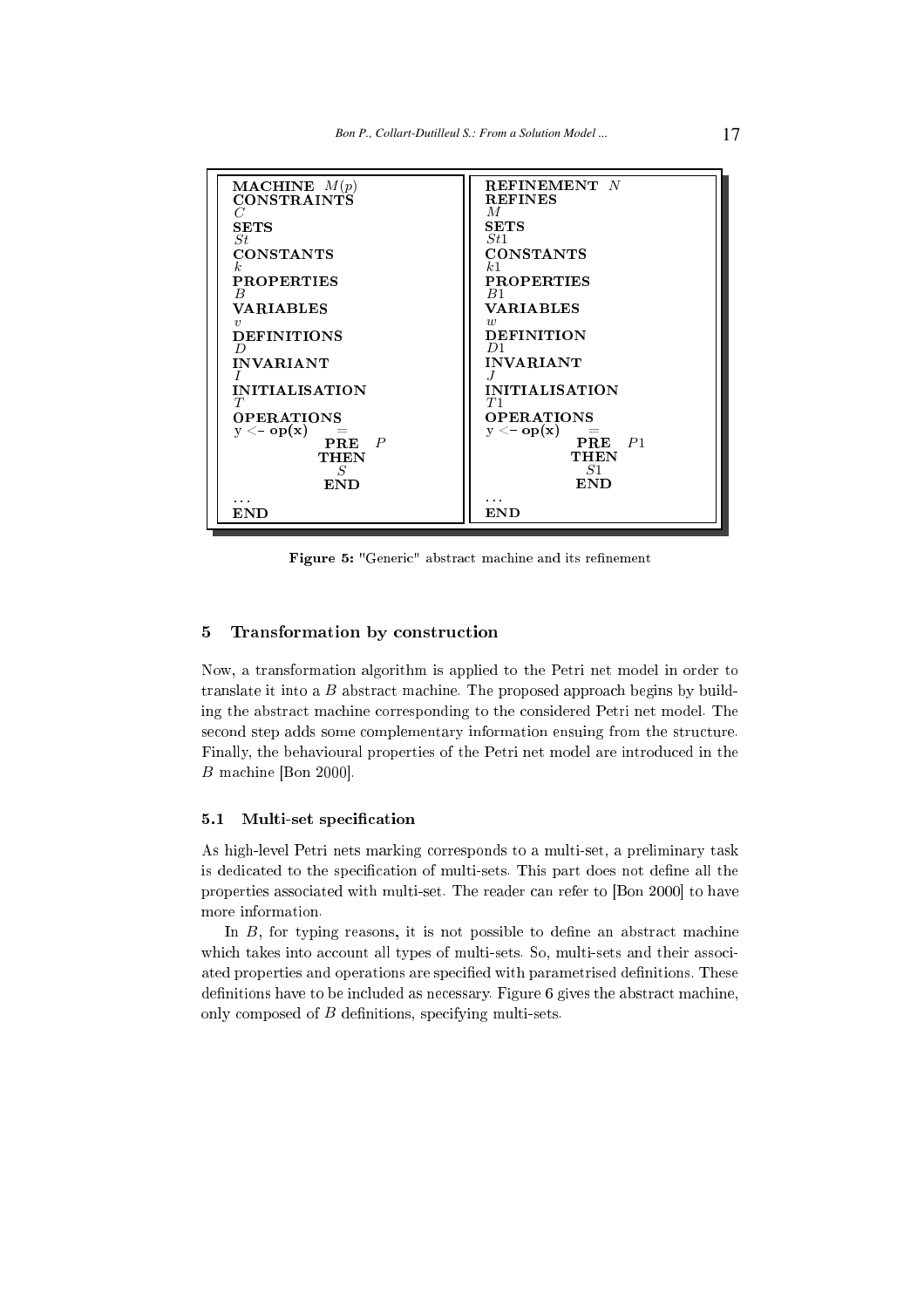

Figure 6: Abstract specification of multi-sets and their associated properties and operations

Then the structure and properties to be fulfilled by the Petri nets component are presented.

# 5.2 Systematic transformation from a Petri net into an abstract B machine

First, the translation of the structural aspects of the Petri net model is described. A state variable orrespond to ea
h pla
e of the Petri net.

Then, the translation of a Petri net transition into a  $B$  operation is implemented. This transformation takes into account the fact that the impact of an operation on the state variable is the same as the corresponding transition firing.

# 5.2.1 Petri net stru
ture transformation

A ma
hine des
ribes the stru
ture of the Petri net modelling the onsidered system. It seems to be natural to translate the marking of each place by a state variable of the  $B$  abstract machine. As the marking is a multi-set of tokens and a token is a t-uple composed of s elements which are the colours of this place. For each place  $p$  a state variable *State*  $p$  is produced. This variable is defined as a multi-set based on the color  $ColorF$  p associated to the place p. Consequently for each place  $p$  the following scheme is introduced:

| <b>VARIABLES</b>               |
|--------------------------------|
| State p                        |
| <b>INVARIANT</b>               |
| $State \ p \in MS(ColorF \ p)$ |

As there are two different places on the considered railway example, it corresponds to: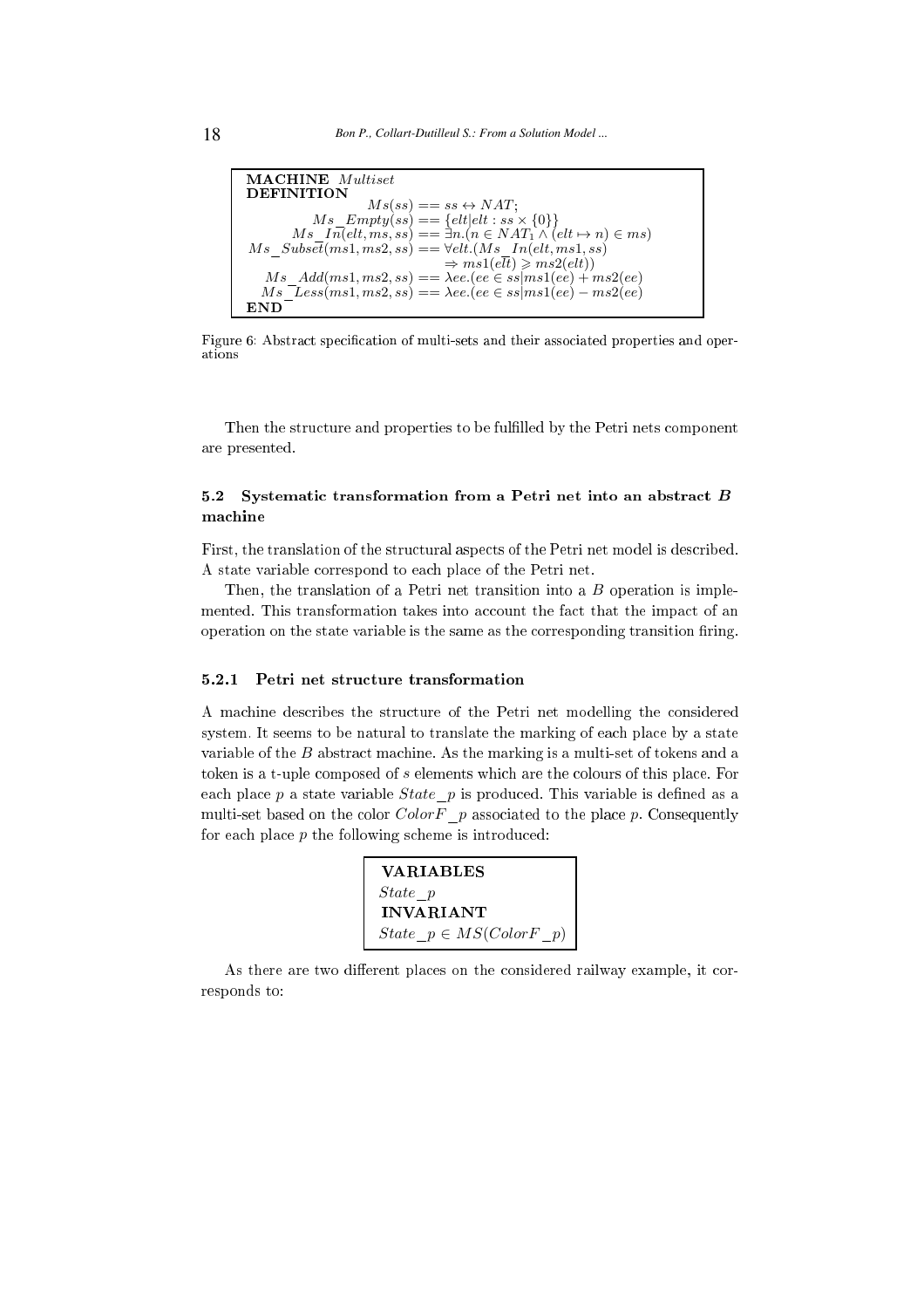```
VARIABLES
State_Busy,
State Free
INVARIANT
 State Busy \in MS(ColorF \; Busy)\land State\ \ Free \in MS(ColorF\ \ Free)
```
It can be noticed that, as the first part of translation shows, the transformation onsists of <sup>a</sup> simple syntaxi
al transformation from Petri net labels into B language. From the structural definition of a coloured Petri net, a transformation rule is applied. The previous part orrespond to:

- (i)  $\Sigma$  is a non-empty finite set of types, called **colors**
- $(ii)$  P is a finite set of places
- (iii)  $T$  is a finite set of transitions
- (iv) A is a finite set of arcs, as:  $P \cap T = P \cap A = T \cap A = \emptyset$ ,
- (v) N the **node** function defined from A to  $P \times T \cup T \times P$
- (vi) C is the **color** function defined from P to  $\Sigma$
- (vii)  $G$  is the **guard** function defined from  $P$  to expressions as:

 $\forall t \in T : [Type(G(t))] = \mathbb{B} \wedge Type(Var(G(t))) \subseteq \Sigma$ ,

(viii)  $E$  is an expression of arcs function defined from  $A$  to expressions as:

 $\forall a \in A : [Type(E(a)) = C(p(a))_{MS} \wedge Type(Var(E(a))) \subseteq \Sigma$ 

 $(ix)$  I an **initialisation** function defined from P to closed expressions as:

$$
\forall p \in P : [Type(I(p)) = C(p)_{MS}].
$$

To each color from  $\Sigma$ , a type of the abstract machine is associated. In the case study, the set of trains is enumerated and tracks are defined with an abstraction from naturals:

```
MACHINE RdPtrain
INCLUDES Multiset
SETS
Trains = \{ta, tb\}CONSTANTS
CdVPROPERTIES CdV = \{elt|elt \in NAT \wedge elt \geq 0 \wedge elt \leq 6\}. . .
```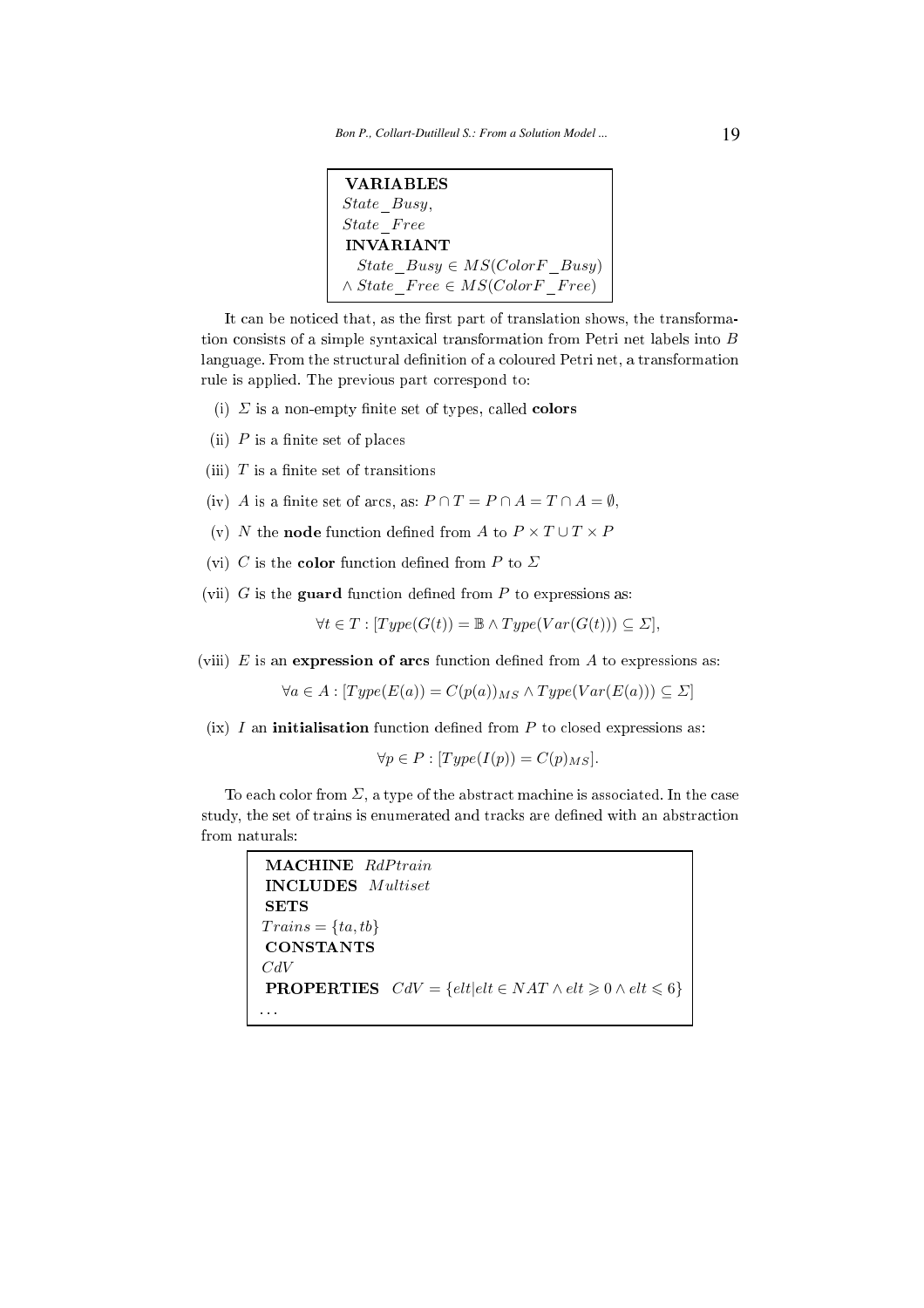Sets  $P,T$  and A and function N do not explicitly appear in the abstract machine. In fact, the aim of this transformation is to capture the behaviour of the model and not the stru
ture. In order to simplify the translation, the structure is not translated.

Functions  $C, G$  and  $E$  are specified by means of  $B$  definitions and, finally, the function  $I$  is specified in the **INITIALISATION** clause.

#### 5.2.2 Behaviour transformation

The aim of this translation is essentially to capture the behaviour of the system. Before spe
ifying the behaviour, some information on transition variables has to be introduced. The set of variables associated to a transition is composed by variables appearing in the transition guard and variables used by expression of ar
s linked to the transition:

$$
\forall t \in T : Var(t) = \{v | v \in Var(G(t)) \lor \exists a \in A : v \in Var(E(a))\}.
$$

The list of variables is translated into a list of identifiers. These variables are typed by means of a definition with a typifying predicate. To each transition, a predicate Enabled  $t$  denoting the transition  $t$  enabling in the current state is specified. In the case study, there is only one transition with two input arcs:

| $\cdots$<br>DEFINITIONS                                                                                                                                                                                                                                                |
|------------------------------------------------------------------------------------------------------------------------------------------------------------------------------------------------------------------------------------------------------------------------|
| .<br>$Enabeled\quad Moving == \exists Var\quad Moving.$<br>Type Var Moving $\wedge$ Guard Moving<br>$\wedge$ Ms $\overline{S}ubse\overline{t}(ArcExpr$ Free Moving, State Free,<br>$Color$ $Free)$<br>$\wedge$ Ms $\overline{Subset}(ArcExpr$ Busy Moving, State Busy, |
| $Color\; Busy)$<br>.                                                                                                                                                                                                                                                   |

When transition enabling conditions are specified, the operation allowing the Petri net evolution can be specified. As mentioned in paragraph 3.2.3, the token onsumption (resp. produ
tion) is equivalent to a subtra
tion (resp. addition) of multi-sets. So, to ea
h transition, an operation des
ribing the marking evolution during the transition firing is specified. Finally, figure 7 gives the translation of the oloured Petri net model of the ase study.

In this section the fundamental theory on which the translation methodology is based is presented. This translation is illustrated on an elementary railway example, but the proofs of the transformation are not presented. However, the mathematical aspects of the proof are developed in [Bon 2000].

In this contribution, the requirement engineering point of view is rather developed. Considering this last point of view, the most interesting ontribution is the possibility of transforming an invariant  $I$  to be verified by a Petri net into a B abstract machine invariant. The use of automatic proof tools associated with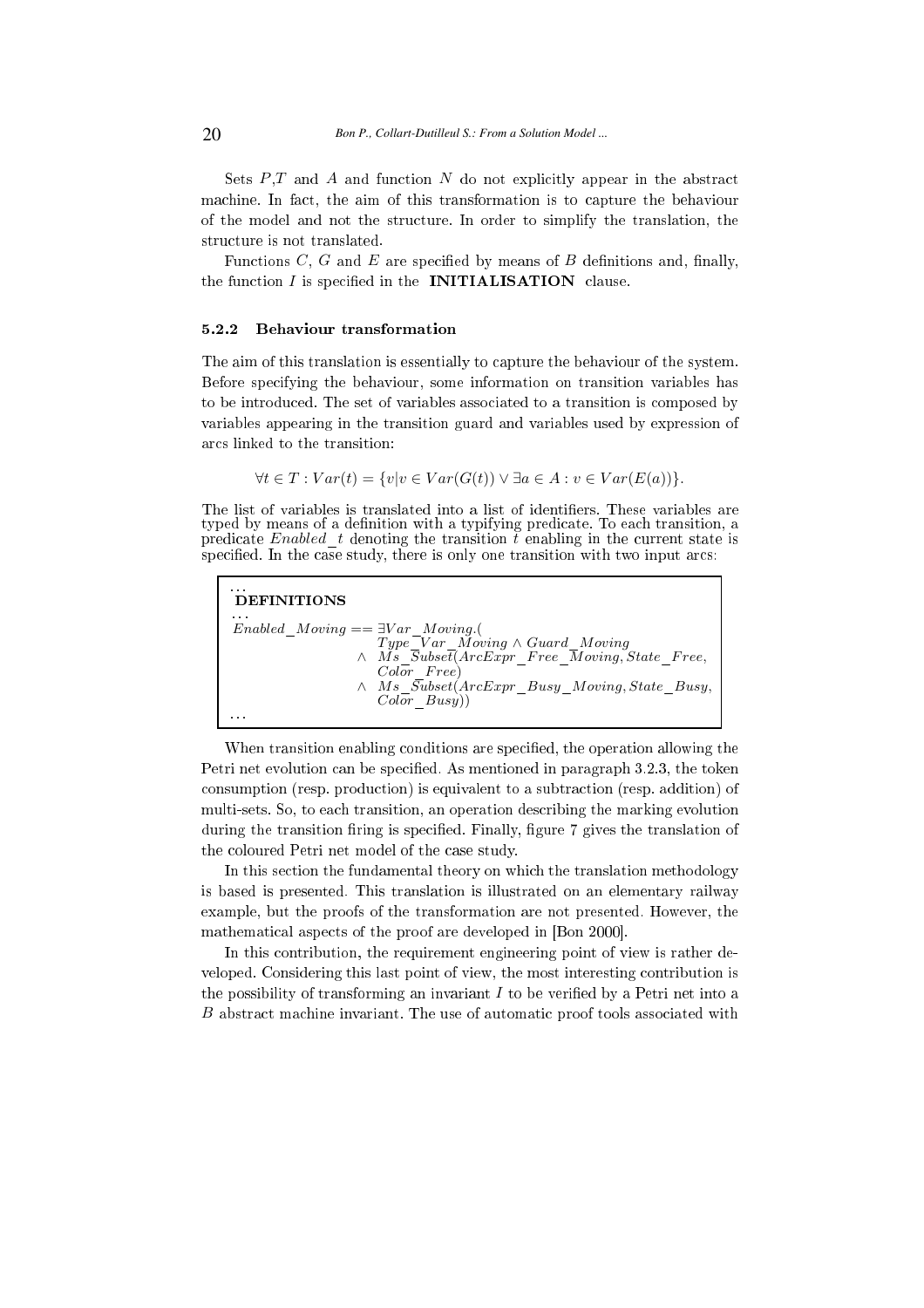Figure 7: Abstract machine corresponding to the figure 4

the  $B$  framework may be of efficient assistance in this this difficult task. Focusing on the example des
ribed in this paper, there is a safety requirement forbidding that a train is on a track directly adjacent to an occupied track. This last property is difficult to verify directly on the Petri net model. The  $B$  expression of this requirement is as follows: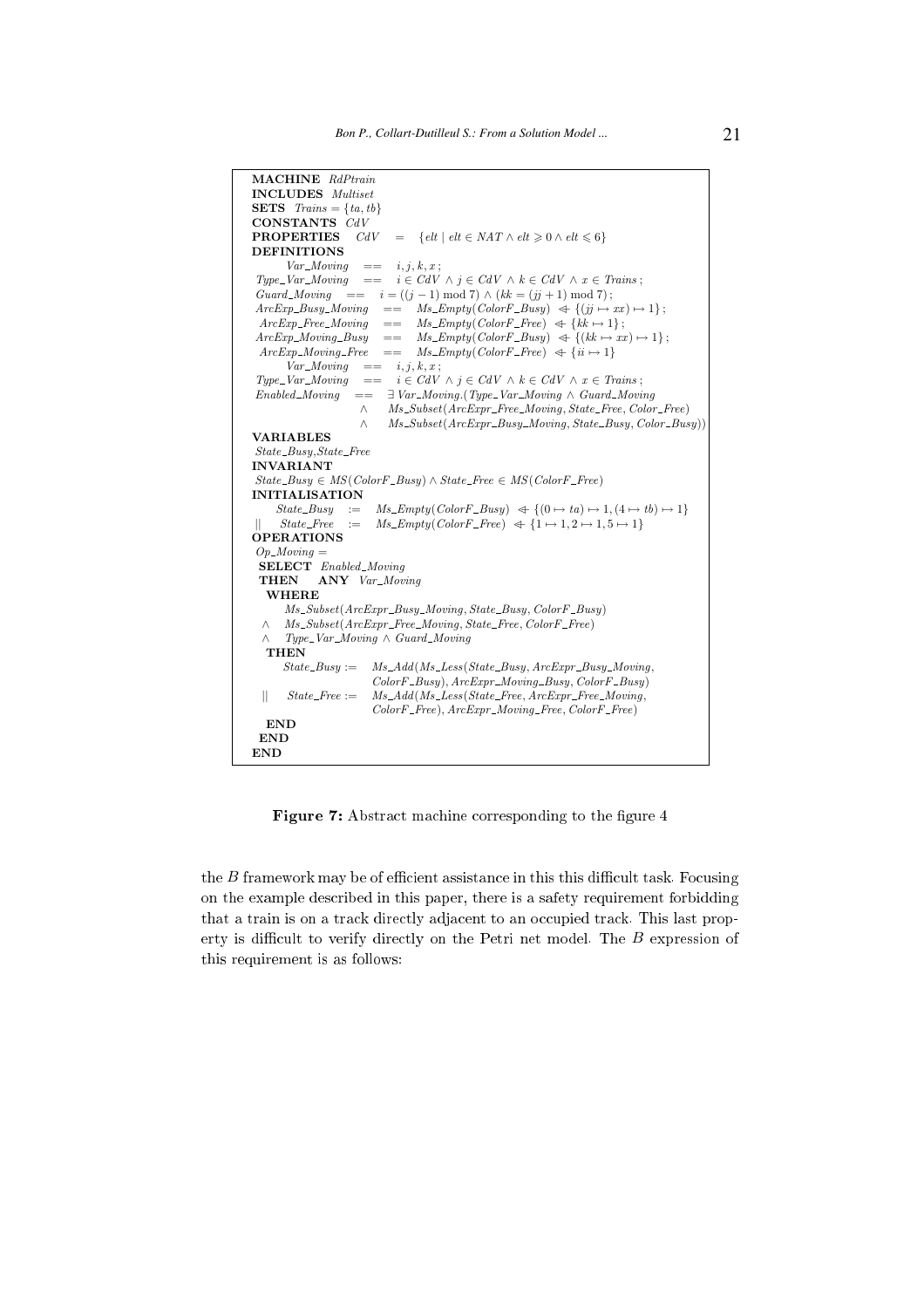$$
\forall (i, j). (i \in CdV \land j \in CdV \land Ms\_In((i \rightarrow ta), State\_Busy, Color\_Busy) \land Ms\_In((j \rightarrow tb), State\_Busy, Color\_Busy)
$$
  

$$
\Rightarrow (j - i) \mod 7 > 1 \land (j - i) \mod 7 < 6
$$

This invariant takes into account that the railway example is circular and omposed of 7 tra
ks. The proof of the above invariant, whi
h an be provided by the B tools, allow us to claim the correctness of the Petri net model with regards to the considered safety requirement. B tools have an associated proving tool based on Hoare logi
. This tool will generate proof obligations ensuing from the invariant. In some ase, the tool has to be assisted by human expert in order to provide an addicted mathematical knowledge. Anyway, B tool experts use to formulate invariants in order to help the proving tool to succed.

#### 6 **Conclusion**

Motivations of a mixed approach based on the use of different modelling tools in the context of safety requirements engineering is presented in the first part of this paper. This discussion put emphasis on the critical task which tackles the steps to perform from the requirements analysis towards a valid implementation on a real system. A
tually there is a swit
hing point where implementation onsiderations are introdu
ed. Pre
isely, at this stage of the design pro
ess, the paper fo
uses on model transformation. This task may assist the designer on the way from analysis to implementation. Considering safety requirements in guided transports, transformation from high-level Petri nets into  $B$  abstract machines is onsidered. This is a way of keeping the same requirements, while swit
hing points of views. Abstract  $B$  machines are a valid input of the analysis phase into the B pro
ess implementation synthesis.

Based on a simple example of section mutual exclusion railway problem, the high-level Petri net model powerfulness is illustrated. Moreover, the scalability and conciseness of the produced model are explained. Fundamental definitions of both Petri nets and B abstra
t ma
hines are presented in su
h <sup>a</sup> way that a systemati translation an be introdu
ed. This translation is presented and illustrated on the same example.

Now, starting from the example, integrating timetable onstraints into the approa
h will provide a problem. From the point of view of the global engineering process (figure 1), defining an implementation parameter at the model analysis step is not correct. It just happens that high-level Petri nets use to handle finite domains. This does not correspond to the infinite number of values which can be assigned to a ontinuous variable belonging to an interval.

In the case of time constraints, the scientific literature provides some propositions introducing some interesting prospects [Bender et al 2008].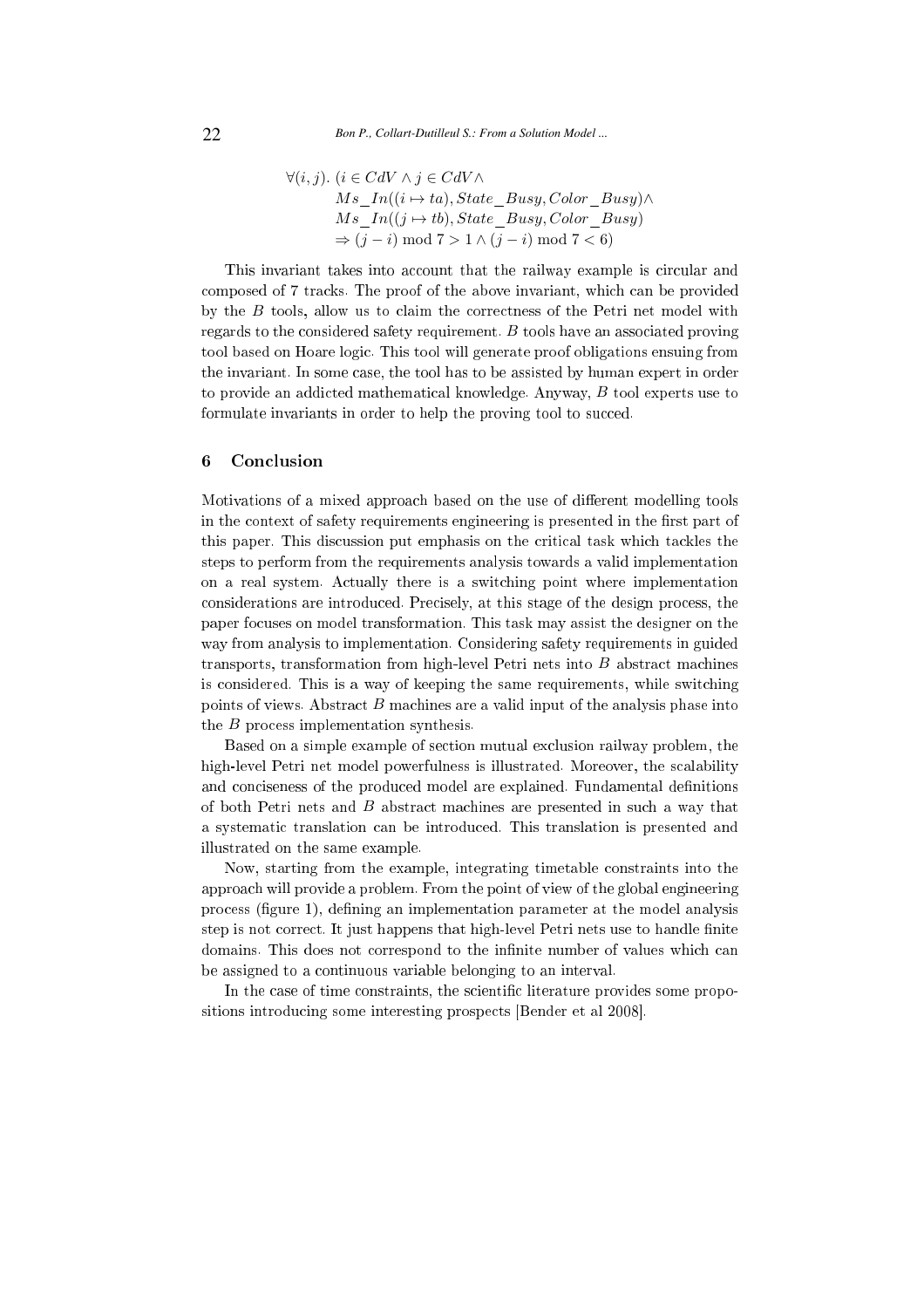Moreover, the literature ontains behavioural analysis results towards general continuous parameters [Dhouibi et al 2008]. The bridge to be built from the analysis process towards a valid implementation process does not only concern the time parameter. Obviously, informal specifications contain requirements on
erning time, positions, dimensions, osts, speed, et
. They all orrespond to values to be exactly defined at the implementation phase. From a theoretical point of view, dealing with these kind of constraints, the path from specification to implementation seems to exist. However, further research has to be conducted considering more practical aspects.

### Referen
es

- [Abrial 1996] Abrial, J. R.: "The B-Book: Assigning Programs to Meanings", Cambridge University Press, 1996.
- [Behm et al 1999] Behm P., Benoit P., Faivre A., Meynadier J. M.: "METEOR: A successful application of B in a large project", in Proceedings of FM'99: World Congress on Formal Methods, pp 369-387, 1999.
- [Bender et al 2008] Bender D., Combemale B. Crégut X., Farines J. M., Vernadat F.: "Ladder Metamodeling & PLC Program Validation through Time Petri Nets" in Fourth European Conferen
e on Model Driven Ar
hite
ture - Foundations and Applications (ECMDA-FA), Lecture Notes in Computer Science (LNCS), volume 5095, pages 121-136, Springer-Verlag, 2008.
- [Bon 2000] Bon P.: "Du cahier des charges aux spécifications formelles : une méthode basée sur les réseaux de Petri de haut niveau<sup>n</sup>, Thèse de doctorat, Université des Sciences et Techniques de Lille, 2000. In French
- [Collart Dutilleul et al.06] Collart Dutilleul S., Defossez F., Bon P.: "Safety requirements and p-time Petri nets: a level crossing case study", in IMACS multiconference on computational engineering in systems applications (CESA), pages 1118-1123, Bejin, Chine, 2006.
- [DaSilva et al 1992] DaSilva C., Dehbonei B., Mejia F.: "Formal specification in the development of industrial appli
ations: The subway speed ontrol system", in FORTE'92 Proceedings of the IFIP TC6/WG6.1 Fifth International Conference on Formal Des
ription Te
hniques for Distributed Systems and Communi
ation Protocols, pages 199-213, 1992.
- [Declerck and Guezzi 2009] DECLERCK P., GUEZZI A.: "Trajectory Tracking Control of a Timed Event Graph with Specifications Defined by a P-time Event Graph", in Positive Systems: Theory and Appli
ations (POSTA 09), Le
ture Notes in Computer Science (LNCS), volume 389, Springer-Verlag, 2009.
- [Defossez et al 2010] Defossez, F., Collart Dutilleul, S., Bon, P.: "A formal model of requirements", in Open Transportation Journal, 2010, to be published.
- [Dhouibi et al 2008] Dhouibi H., Collart Dutilleul S., Nabli L., Craye E.: "Using Interval Constrained Petri Nets for Reactive Control Design: A tobacco manufacturing application", in the International Journal for Manufacturing Science & Production, volume 9, number 3-4, pages 217-229, 2008.
- [Genrich 1987] Genrich, H. J.: "Predicate/Transition Nets", in Petri Nets: Central Models and Their Properties, Advan
es in Petri Nets 1986 Part I, Le
ture Notes on Computer Science, volume 254, pages 208-247, Springer-Verlag, 1987.
- [Genrich 1991] Genrich, H. J.: chapter "Predicate / Transition Nets", in High-level Petri Nets, volume 1, pages 343, Springer-Verlag, 1991.
- [Ghezzi et al 1994℄ Ghezzi C., Moras
a S., Pezzè M.:"Validating timing requirements for time basic net specifications", Journal of Systems and Software, volume 27, number 2, pages 97-117, 1994.